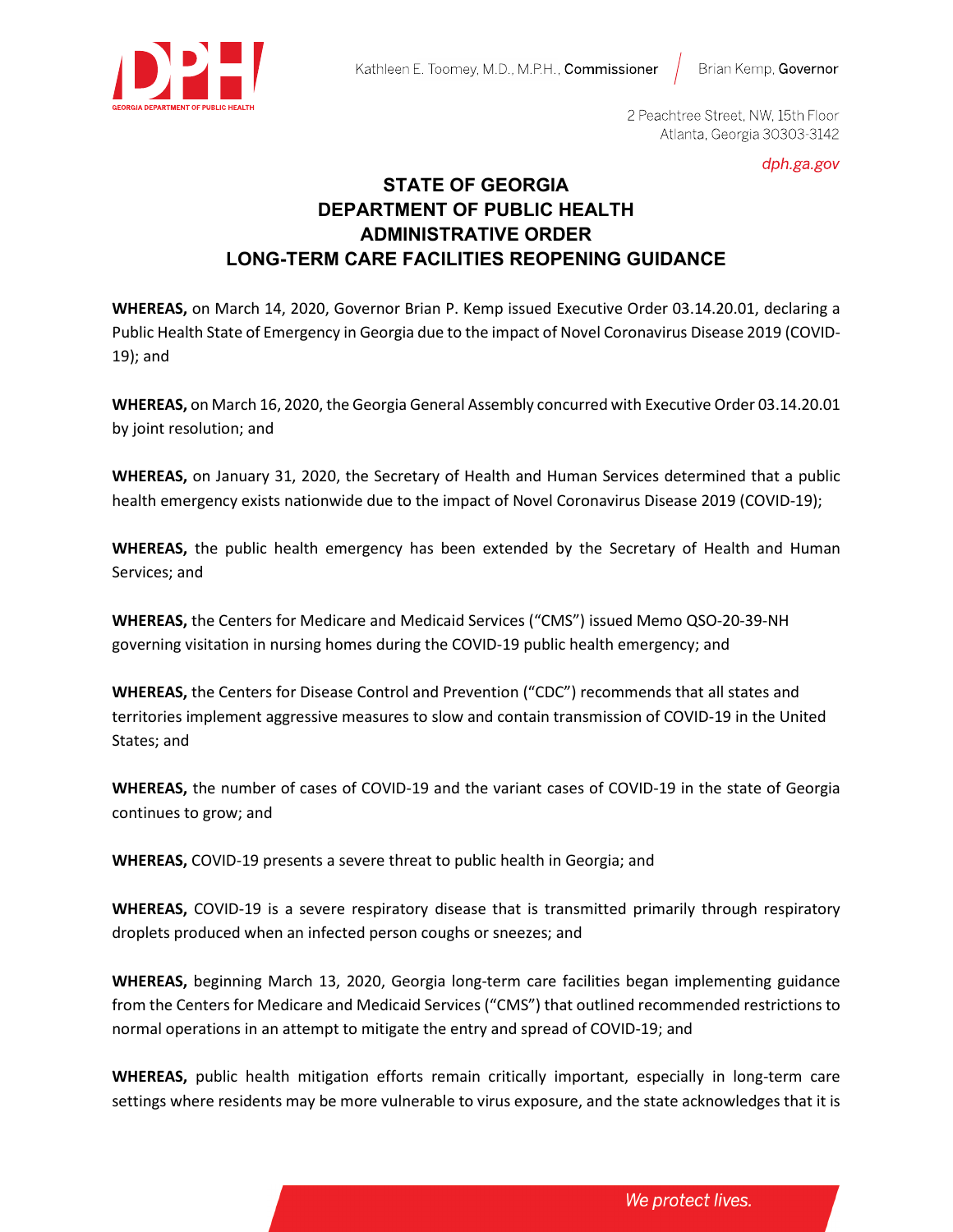equally important to consider the quality of life and dignity of the residents who reside in these settings; and

**WHEREAS,** using recent guidance from CMS, the state has collaborated with appropriate agencies, longterm care associations, and other stakeholders on how to responsibly ease restrictions in long-term care facilities while COVID-19 remains in communities across the state; and

**WHEREAS,** I have determined that it is necessary and appropriate to adopt guidance for long-term care facilities, which for the purposes of this Order includes intermediate care facilities, personal care homes, and skilled nursing facilities as defined by O.C.G.A. §31-6-2; nursing homes as defined by Ga. Comp. R. & Regs. r. 111-8-56-.01(a); inpatient hospice as defined by Code Section 31-7-172 and licensed pursuant to O.C.G.A. §31-7-173; and assisted living communities and all facilities providing assisted living care pursuant to O.C.G.A. §31-7-12.2.

**NOW, THEREFORE,** in accordance with O.C.G.A. §§ 31-2A-4, 31-12-4, and Centers for Medicare and Medicaid Services Memo # QSO-20-39-NH,

**IT IS HEREBY ORDERED** as follows:

# **Section 1.0 Recommendations for Progression Through Phases**

- 1. Because staffing levels and access to supplies and testing may vary by facility and because the pandemic is affecting facilities and communities in different ways, decisions about relaxing restrictions in a facility should include the following considerations:
	- a. *Case status in local community*: Facilities in communities with high incidence of COVID-19 are at increased risk for introduction of COVID-19 into the facility. Recommendations based on surveillance data are listed for each phase. These are subject to change as knowledge evolves.
	- b. *Case status in the facility*: Absence of any new facility-onset resident COVID-19 cases, or any staff cases. Note: staff includes volunteers, consultants, ancillary staff, such as environmental services staff, in addition to direct care providers.
	- c. *Written plans to support reopening*: In accordance with Code section 31-7-12.5, the long-term care facility will maintain and publish for its residents and their representatives or legal surrogates policies and procedures pertaining to infection control and mitigation within their facilities and update such policies and procedures annually; and as part of the facility's disaster preparedness plan required pursuant to subsection (c) of Code Section 31-7-3 and Department of Community Health rules and regulations, include an epidemic and pandemic plan for influenza and other infectious diseases which conforms to department and federal CDC standards that contains the following minimum elements:
		- i. Protocols for surveillance and detection of epidemic and pandemic diseases in residents and staff;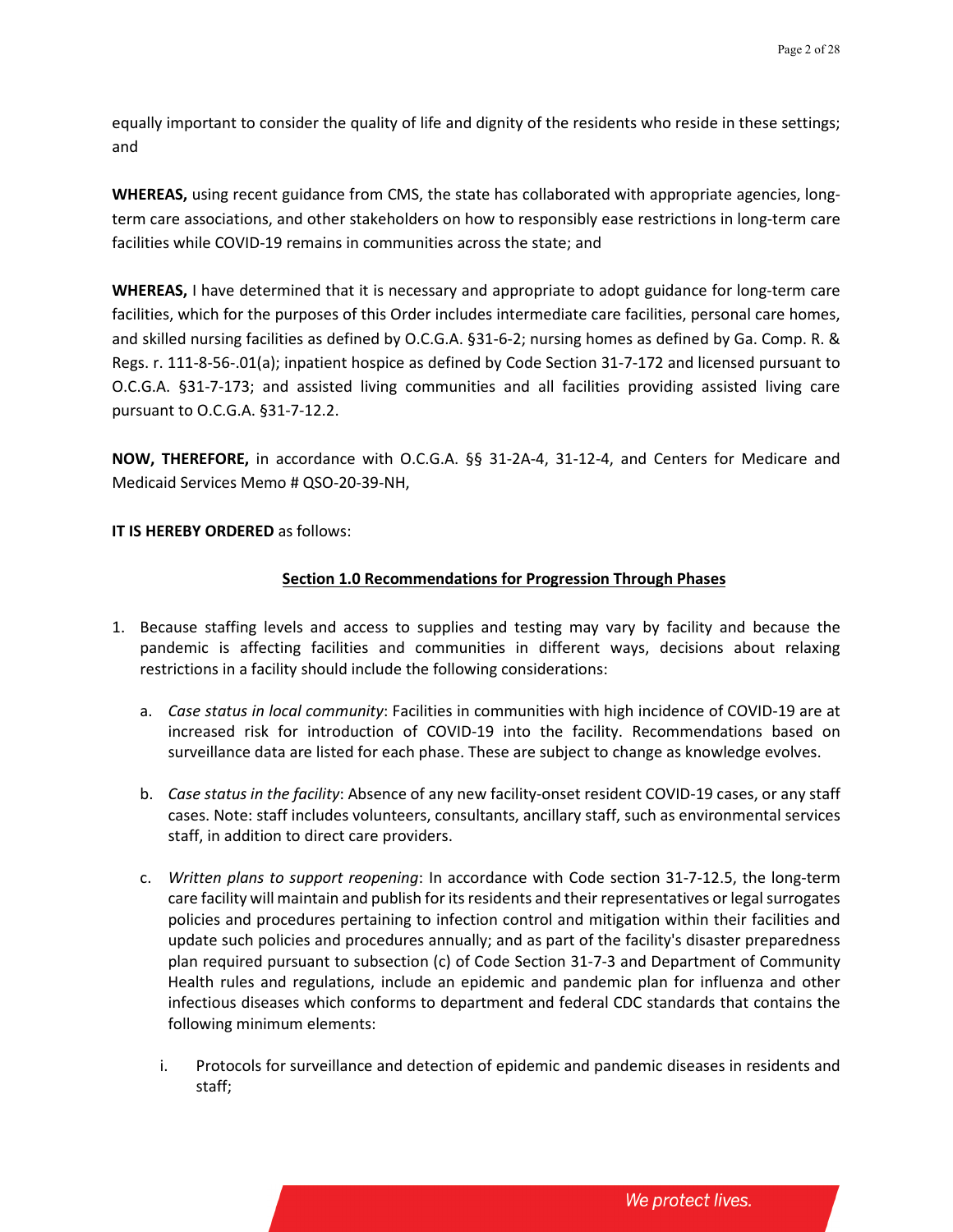- ii. A communication plan for sharing information with public health authorities, residents, residents' representatives, or their legal surrogates, and staff;
- iii. An education and training plan for residents and staff regarding infection control protocols;
- iv. An infection control plan that addresses visitation for all reopening phases, social excursions, cohorting measures, sick leave, and return-to-work policies, and testing and immunization policies;
- v. A screening protocol for all visitors and healthcare workers that includes temperature checks, questions about signs and symptoms and exposures to a COVID-19 contact in the past 14 days (regardless of vaccination status), entry denial for those with reported or observed signs, symptoms or exposures and requesting vaccination status during visitor's initial visit (visitors that do not provide a response should be treated as unvaccinated);
- vi. COVID-19 Management and treatment protocols for residents developed, updated, and overseen by the clinical lead;
- vii. Protocols to vaccinate residents and staff, including procedures to vaccinate newly admitted residents and hired staff, for residents and staff that decline vaccination; and for residents and staff that have been exposed or are COVID-19 positive;
- viii. Maintain line list of resident and staff COVID-19 vaccination and post-COVID status and treatment administration impacting vaccine administration (e.g., monoclonal antibodies);
- ix. A surge capacity plan that addresses protocols for contingency staffing and supply shortages;
- x. An infection preventionist (nursing home) or designated individual (assisted living/personal care home) with dedicated time for on-site infection prevention implementation and monitoring (CDC recommends one, on-site infection preventionists per ≥ 100 bed facility and for those facilities that offer on-site ventilator or hemodialysis services, regardless of size; smaller facilities should consider their population and services to meet infection control needs [see [https://www.cdc.gov/coronavirus/2019-ncov/hcp/long-term-care.html\]](https://www.cdc.gov/coronavirus/2019-ncov/hcp/long-term-care.html));
- xi. Risk assessment for reopening following an outbreak or levels of high community transmission (see Infection Control Risk Assessment and Directions under DPH Resources at [https://dph.georgia.gov/covid-19-long-term-care-facilities\)](https://dph.georgia.gov/covid-19-long-term-care-facilities);
- xii. A visitation policy that includes a facility's considerations to safely manage visits for all residents. See window, outdoor and indoor visitation in Section 3.0 and CDC Updated Infection Prevention and Control Recommendations at [https://www.cdc.gov/coronavirus/2019-ncov/hcp/infection-control-after-vaccination.html;](https://www.cdc.gov/coronavirus/2019-ncov/hcp/infection-control-after-vaccination.html) and
- xiii. If the facility has any unoccupied rooms, or any unused faucets, water fountains, ice machines or any other water source that has not been used in >30 days, establish a safe water plan (se[e https://www.cdc.gov/coronavirus/2019-ncov/php/building-water](https://www.cdc.gov/coronavirus/2019-ncov/php/building-water-system.html)[system.html\)](https://www.cdc.gov/coronavirus/2019-ncov/php/building-water-system.html).
- d. *Written vaccination plan*. In addition to the vaccination protocols noted in Section I.0, c, vii, a vaccination program outlining key strategies to ensure all eligible residents, families and staff are educated, encouraged, and supported to become vaccinated and maintain their vaccination status. The vaccination plan should include procedures to collect, protect, and communicate vaccination data for all residents, staff and visitors, so that appropriate protocols can be followed for vaccinated and unvaccinated individuals. Education to promote vaccination should include addressing individual's concerns, science-based findings, and benefits of vaccination. Vaccination is defined in this document as fully vaccinated, which is > 2 weeks following the receipt of the second dose in a 2-dose series or > 2 weeks following receipt of one dose of a single-dose vaccine. This applies to vaccines approved the FDA for emergency use in the US.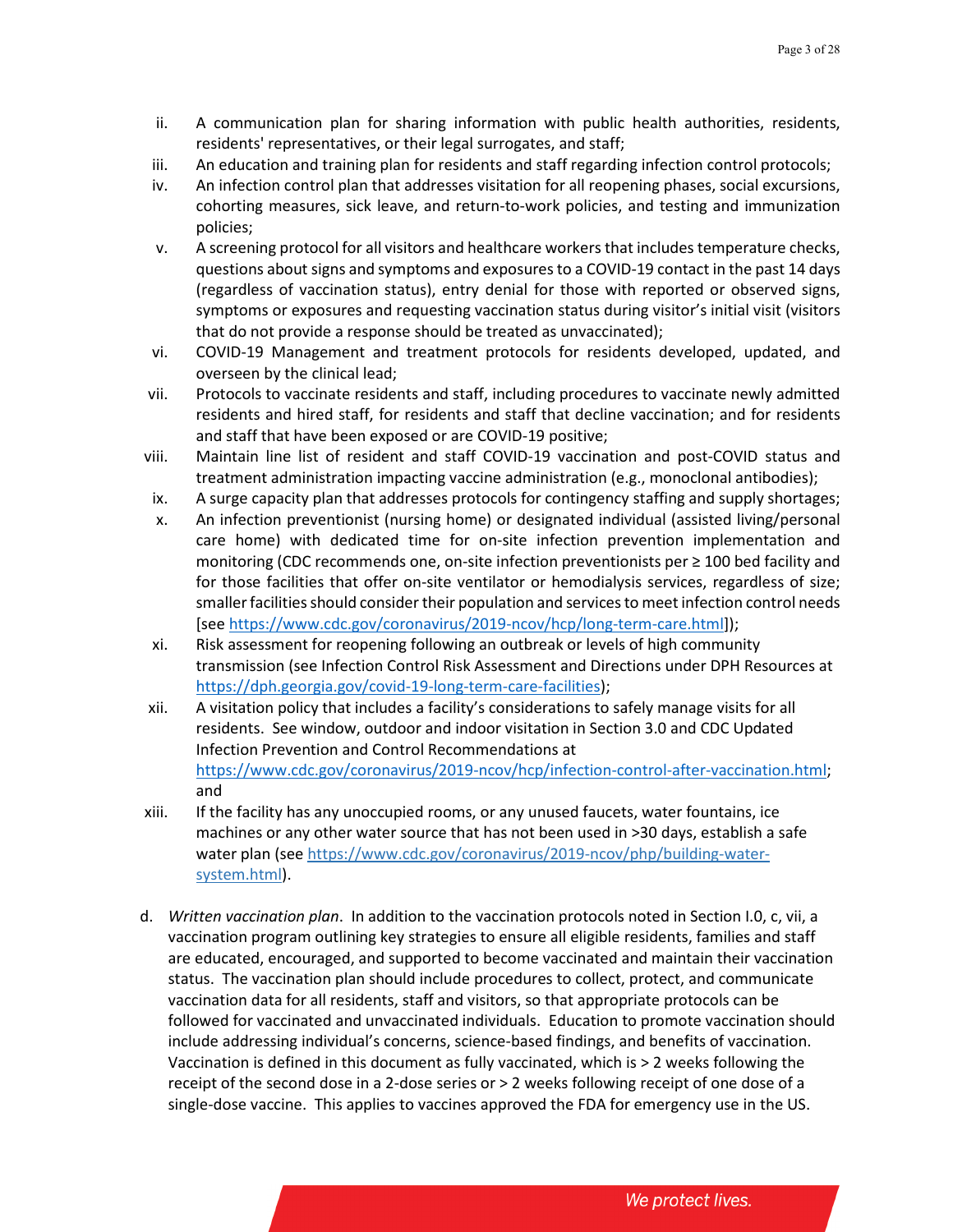Due to limited data on vaccine efficacy in immunocompromised residents, CDC recommends these immunocompromised vaccinated residents follow conservative quarantine and testing guidelines for unvaccinated individuals. Consult with a DPH Infection Preventionists for infection control guidance for these individuals at [hai@dph.ga.gov.](mailto:hai@dph.ga.gov)

- e. *A testing plan*: Based on recommendations listed in Section 4.0. At minimum, the plan should consider the following components:
	- i. Testing of all symptomatic residents and staff, outbreak response testing, and testing of unvaccinated asymptomatic staff;
	- ii. Arrangements with commercial laboratories to test residents using tests able to detect SARS-CoV-2 virus (e.g., polymerase chain reaction (PCR)). Antibody test results should not be used to diagnose active SARS-CoV-2 infection;
	- iii. If antigen testing is used, arrangements with a vendor and/or local health department to maintain testing supplies and interpretation of antigen tests using the CDC algorithm [\(https://www.cdc.gov/coronavirus/2019-ncov/downloads/hcp/nursing-home-testing](https://www.cdc.gov/coronavirus/2019-ncov/downloads/hcp/nursing-home-testing-algorithm-508.pdf)[algorithm-508.pdf\)](https://www.cdc.gov/coronavirus/2019-ncov/downloads/hcp/nursing-home-testing-algorithm-508.pdf);
	- iv. A procedure for addressing residents or staff that decline or are unable to be tested (e.g., symptomatic resident refusing testing in a facility with positive COVID-19 cases should be treated as positive); and
	- v. Protocols when influenza is circulating to test for both SARS-CoV-2 and influenza.
- f. *Adequate staffing*: Facility is not under a contingency staffing plan and/or is not receiving supplemental staffing from the State. If the facility has agency staff, facility needs to ensure agency staff are well trained in infection control protocols and monitored.
- g. *Access to adequate Personal Protective Equipment (PPE) for staff*: Contingency capacity strategy is allowable, such as CDC's guidance on Strategies to Optimize the Supply of PPE and Equipment (facilities' crisis capacity PPE strategy would not constitute adequate access to PPE). All staff wear all appropriate PPE when indicated.
- h. *Local hospital capacity*: Ability for the local hospital to accept transfers from nursing homes.

### **Section 2.0 Critical Components of Infection Prevention and Control**

- 1. The following practices are recommended throughout the pandemic. Section 3.0 provides considerations for identifying the reopening phases and infection control recommendations for each phase. Infection control questions can be directed to the [district health department](https://dph.georgia.gov/document/document/directory-district-epidemiologists/download) (https://dph.georgia.gov/document/document/directory-district-epidemiologists/download) or [hai@dph.ga.gov.](mailto:hai@dph.ga.gov)
	- a. *Implement Universal source control for staff, residents, and visitors.* Source control refers to respirators, surgical facemasks, and well-fitting cloth masks to contain a wearers' respiratory secretions when they breathe, talk, sneeze or cough. Source control policy implementation to include education and compliance monitoring for staff, residents, and visitors. Mask wearers need to avoid touching the outside of the mask, and if an adjustment is needed, the wearer should use alcohol-based hand rub (ABHR) before and after mask adjustment. Masks with exhalation valves are not allowed. Follow CDC guidelines for well-fitting cloth masks for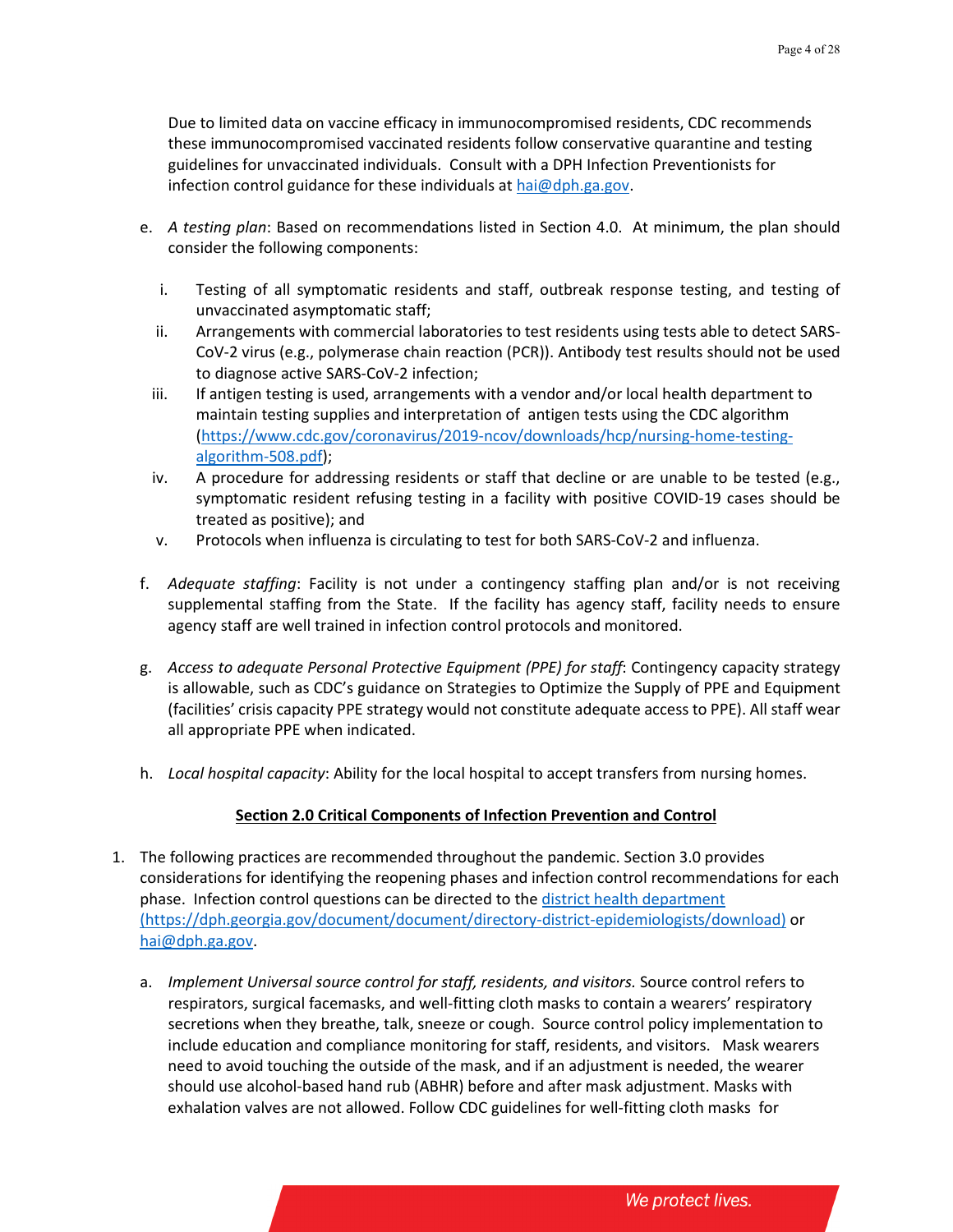residents and visitors [\(https://www.cdc.gov/coronavirus/2019-ncov/prevent-getting-sick/types](https://www.cdc.gov/coronavirus/2019-ncov/prevent-getting-sick/types-of-masks.html)[of-masks.html\)](https://www.cdc.gov/coronavirus/2019-ncov/prevent-getting-sick/types-of-masks.html) and consult with a DPH Infection Preventionist for appropriate use of well-fitting face cloth masks at [HAI@dph.ga.gov.](mailto:HAI@dph.ga.gov)

- i. Staff Source Control. All facility staff and essential healthcare personnel, regardless of their position, who may interact with residents or enter resident rooms, should wear a respirator (preferred), or a surgical facemask. (See Section 2.0, 1, d, for further details on respiratory protection program and respirator use). Those facility staff, regardless of their position, who do not provide any care to the residents and who have no interaction with residents should, at a minimum, wear a surgical mask or well-fitting cloth mask while in the facility. If the facility experiences respirator and surgical mask supply shortages, refer to CDC strategies to optimize PPE [\(https://www.cdc.gov/coronavirus/2019-ncov/hcp/ppe-strategy/face](https://www.cdc.gov/coronavirus/2019-ncov/hcp/ppe-strategy/face-masks.html)[masks.html\)](https://www.cdc.gov/coronavirus/2019-ncov/hcp/ppe-strategy/face-masks.html). Consult with a DPH Infection Preventionist at [HAI@dph.ga.gov](mailto:HAI@dph.ga.gov) for well-fitting facemask use. Groups of vaccinated staff may be able to remove source control and relax social distancing for nonresident interactions, such as dining and socializing in break rooms and in-person meetings; however, if not all staff group members are vaccinated, source control and social distancing should be followed at all times.
- ii. Resident Source Control. Residents should wear a surgical facemask or well-fitted cloth mask if tolerated. Residents that can tolerate mask wearing should wear them at all times in the facility except when alone in their rooms or for activities outlined in section 3.0. Cloth facemasks should be laundered daily. Consult with a DPH Infection Preventionist when using more than one mask to ensure proper usage at  $HA|@dph.ga.gov$ . DPH does not recommend respirators for residents.
- iii. Visitor Source Control. Visitors should wear at a minimum a surgical mask or well-fitted cloth mask. Cloth facemasks should be laundered daily. Facilities should consider providing masks appropriate for community transmission levels if supplies permit. If a visitor is unable or unwilling to maintain these precautions (such as children under the age of 2), consider restricting their ability to enter the facility. All visitors should maintain social distancing and perform hand washing or sanitizing upon entry to and frequently during their visit at the facility and follow additional guidance in this Administrative Order. Vaccinated visitors with a vaccinated resident may elect to not wear a mask or socially distance while alone in the resident's single room or a designated visitation room. Visitors should wear source control and socially distance from staff and other residents at all other times while in the facility. Should a vaccinated resident and an unvaccinated visitor desire to visit without social distancing, source control should be worn by both parties. If a visitor does not adhere to core infection control practices, they should not be allowed to visit and should be asked to leave the facility.
- b. *Implement Universal PPE*. In addition to Source Control PPE:
	- i. During periods of high to moderate transmission and during a facility outbreak, DPH recommends that staff wear eye protection (face shield or goggles). See Section 4.0, 3, f for definitions of high to moderate transmission as red and yellow community transmission classification.
	- ii. In communities with moderate to substantial transmission of COVID-19, CDC recommends universal eye protection (face shield or goggles) for staff [\(https://www.cdc.gov/coronavirus/2019-ncov/hcp/infection-control.html\)](https://www.cdc.gov/coronavirus/2019-ncov/hcp/infection-control.html).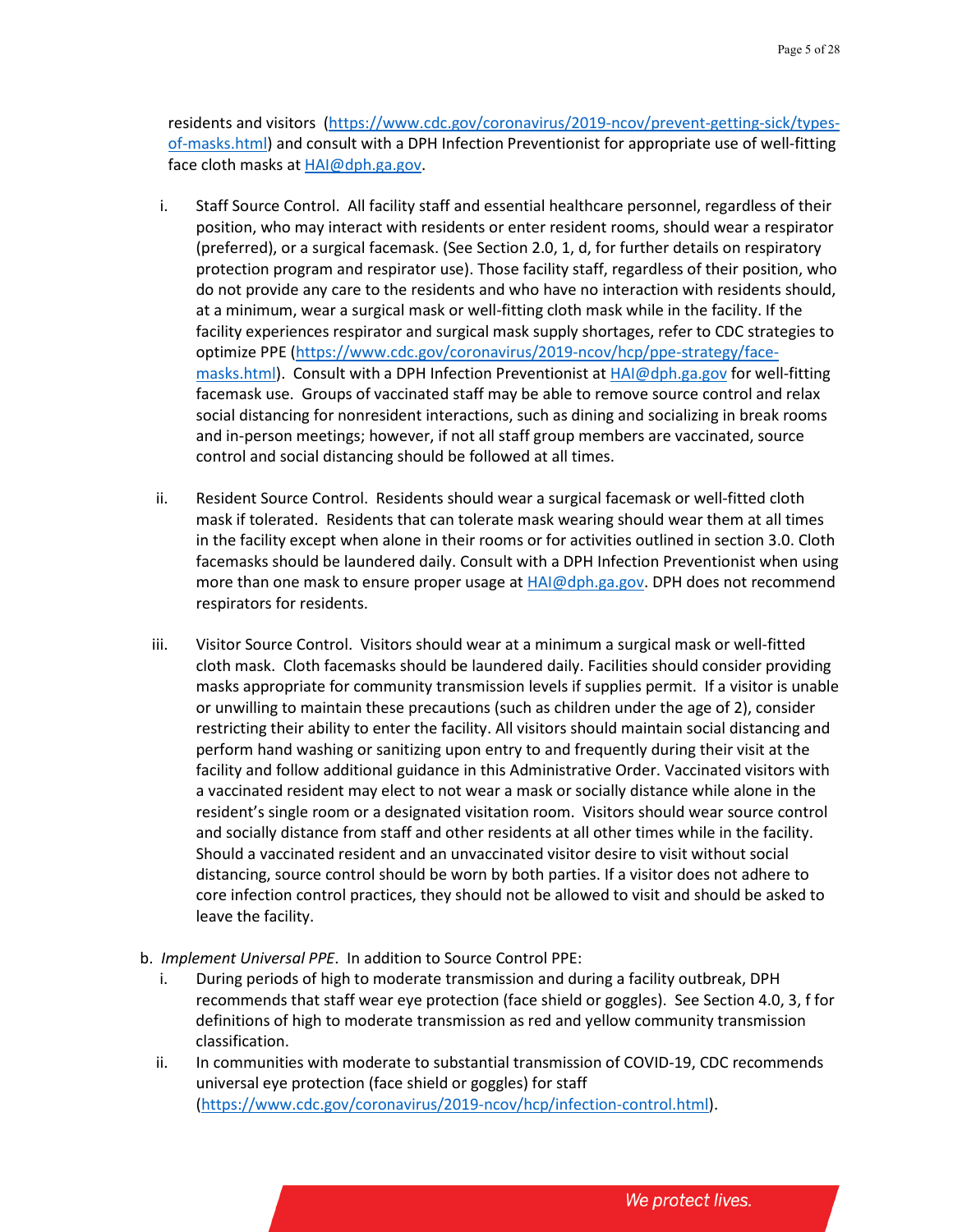- iii. All facility staff and essential healthcare personnel wear appropriate PPE when they are interacting with residents, in accordance with CDC PPE optimization strategies.
- iv. Additional universal source control recommendations can be found throughout this document (e.g., visitors, essential healthcare personnel).
- v. Develop PPE policies for visitors and provide PPE to visitors when supply is sufficient.
- vi. Monitor PPE use to identify when supplies will run low. See CDC PPE Burn Rate Calculator: [https://www.cdc.gov/coronavirus/2019-ncov/hcp/ppe-strategy/burn-calculator.html.](https://www.cdc.gov/coronavirus/2019-ncov/hcp/ppe-strategy/burn-calculator.html)
- c. *Evaluate improvements to heating, ventilation, and air conditioning (HVAC) system*. HVAC and fan usage in a healthcare setting can impact infection control in the long-term care setting, particularly for respiratory diseases. DPH recommends evaluating these systems using this resource from the Minnesota Department of Health [\(https://www.health.state.mn.us/diseases/coronavirus/hcp/hvac.pdf\)](https://www.health.state.mn.us/diseases/coronavirus/hcp/hvac.pdf).
- d. *Update and implement respiratory protection program* for compliance with the Occupational Safety and Health Administration (OHSA) respiratory standard 29 CFR 1910.134 [\(https://www.osha.gov/sites/default/files/respiratory-protection-covid19-long-term-care.pdf](https://www.osha.gov/sites/default/files/respiratory-protection-covid19-long-term-care.pdf) and [https://www.osha.gov/laws-regs/regulations/standardnumber/1910/1910.134\)](https://www.osha.gov/laws-regs/regulations/standardnumber/1910/1910.134). Use of NIOSH-approved N-95 respirators are preferred for healthcare workers who need protection from both airborne and fluid hazards (splashes, sprays). All facilities need to move toward conventional use of NIOSH-approved N-95 respirator use, which includes:
	- i. Fit test all staff members who require respirator use per OSHA standards. Document ordering, training for fit tester, fit testing dates/times. (See also: [https://www.cdc.gov/niosh/npptl/topics/respirators/disp\\_part/respsource3fittest.html\)](https://www.cdc.gov/niosh/npptl/topics/respirators/disp_part/respsource3fittest.html).
	- ii. Order NIOSH-approved N-95 masks in various sizes readily available from supplier. To resupply respirators, order N-95 masks for which staff have been fitted.
	- iii. Although all facilities should be working toward conventional PPE use, those facilities working under contingency or crisis PPE capacity strategies may need to prioritize use of NIOSH-approved N-95 respirator masks [\(https://www.cdc.gov/coronavirus/2019](https://www.cdc.gov/coronavirus/2019-ncov/hcp/respirators-strategy/index.html#convcapstrategies) [ncov/hcp/respirators-strategy/index.html#convcapstrategies\)](https://www.cdc.gov/coronavirus/2019-ncov/hcp/respirators-strategy/index.html#convcapstrategies). Staff working in COVID-19 or Observation Units should wear full COVID-19 PPE [\(https://www.cdc.gov/coronavirus/2019](https://gcc02.safelinks.protection.outlook.com/?url=https%3A%2F%2Fwww.cdc.gov%2Fcoronavirus%2F2019-ncov%2Fdownloads%2FCOVID-19_PPE_illustrations-p.pdf&data=04%7C01%7CJeanne.Negley%40dph.ga.gov%7C94555ccc16ec426e00ab08d91481c33a%7C512da10d071b4b948abc9ec4044d1516%7C0%7C0%7C637563369814110373%7CUnknown%7CTWFpbGZsb3d8eyJWIjoiMC4wLjAwMDAiLCJQIjoiV2luMzIiLCJBTiI6Ik1haWwiLCJXVCI6Mn0%3D%7C1000&sdata=XJJi4w8bIqXBNmrSL5Agb9c0nPaKfy4Lr1pVehaEYC8%3D&reserved=0) [ncov/downloads/COVID-19\\_PPE\\_illustrations-p.pdf\)](https://gcc02.safelinks.protection.outlook.com/?url=https%3A%2F%2Fwww.cdc.gov%2Fcoronavirus%2F2019-ncov%2Fdownloads%2FCOVID-19_PPE_illustrations-p.pdf&data=04%7C01%7CJeanne.Negley%40dph.ga.gov%7C94555ccc16ec426e00ab08d91481c33a%7C512da10d071b4b948abc9ec4044d1516%7C0%7C0%7C637563369814110373%7CUnknown%7CTWFpbGZsb3d8eyJWIjoiMC4wLjAwMDAiLCJQIjoiV2luMzIiLCJBTiI6Ik1haWwiLCJXVCI6Mn0%3D%7C1000&sdata=XJJi4w8bIqXBNmrSL5Agb9c0nPaKfy4Lr1pVehaEYC8%3D&reserved=0).
	- iv. Fully document program to move to using NIOSH-approved N-95 respirators and timeline for completion.
- e. *Designate a COVID-19 unit.* 
	- i. Create a plan for management of COVID-19 positive residents.
	- ii. Designate a COVID-19 unit or cluster of rooms with dedicated staff for cohorting and managing care for residents who test positive with COVID-19. This unit also houses admitted residents with a history of COVID-19 that have not met criteria for discontinuation for transmission-based precautions.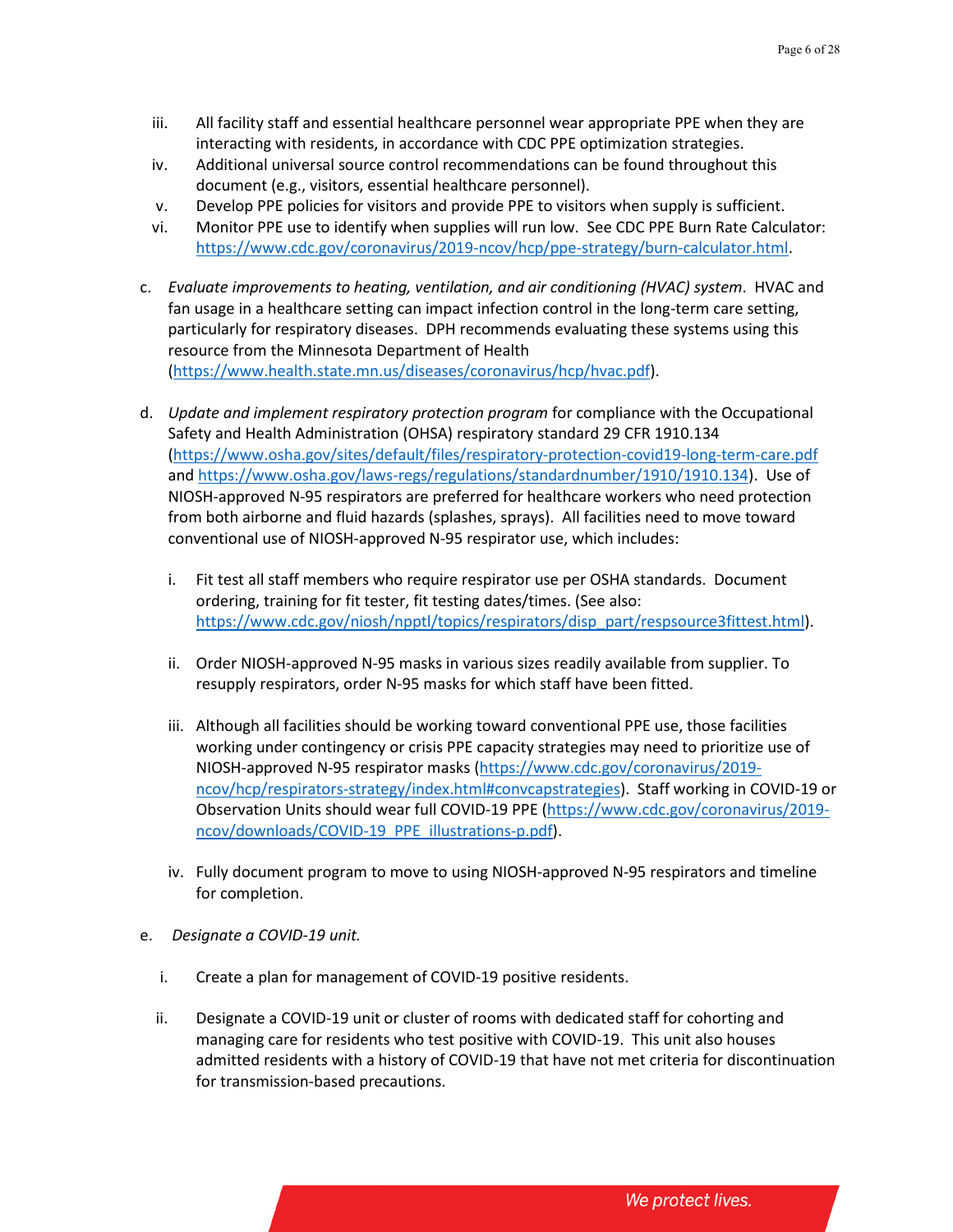- iii. Assign dedicated staff to work on the COVID-19 care unit and provide separate facilities and entrance/exit for these staff. These staff should have separate breakrooms and bathrooms.
- iv. If the predetermined COVID-19 unit is not be feasible based upon the number of positive residents and the types of rooms available, matching resident gender for room assignments, or a high census, consider the following:
	- 1. Install temporary physical barriers/screens/curtains that separate residents by at least 6 feet.
	- 2. Transport COVID-19 residents to a dedicated facility in consultation with your local health department.
- f. *Designate an observation unit for admissions/re-admissions.* Designate an observation unit or cluster of rooms to manage new admissions and readmissions as noted in section g below. The observation unit needs to be separate from the COVID-19 unit and needs to be located outside of any traffic pattern for non-quarantined residents. In the observation unit, residents are monitored for 14 days.
- g. *Manage new resident admission and re-admission placement.* 
	- i. Residents with confirmed COVID-19 who have not met criteria for discontinuation of transmission-based precautions should be placed in the designated COVID-19 care unit.
	- ii. New admissions and readmissions whose COVID-19 status is unknown or are not vaccinated should be placed in the observation unit.
	- iii. With the exception of compassionate care visits, residents in quarantine should not have visitors until they have met criteria for discontinuation of transmission-based precautions.
	- iv. A resident may be placed in the general population (and not in the observation unit) if the following criteria are met:
		- 1. Resident has fully recovered from COVID-19 and completed transmission-based precautions. AND
		- 2. Is within 3 months of COVID-19 onset (either first positive test or symptom onset, whichever occurred first) AND
		- 3. Is asymptomatic.

OR

1. Is fully vaccinated (i.e., ≥ 2 weeks following receipt of second dose in a 2-dose series or ≥ 2 weeks following receipt of one dose of a single-dose vaccine; herein referred to as "vaccinated")

AND

2. Has not had prolonged close contact (within 6 feet for a cumulative total of  $\geq 15$ minutes over a 24-hour period) with someone with SARS-CoV-2 infection in the past 14 days.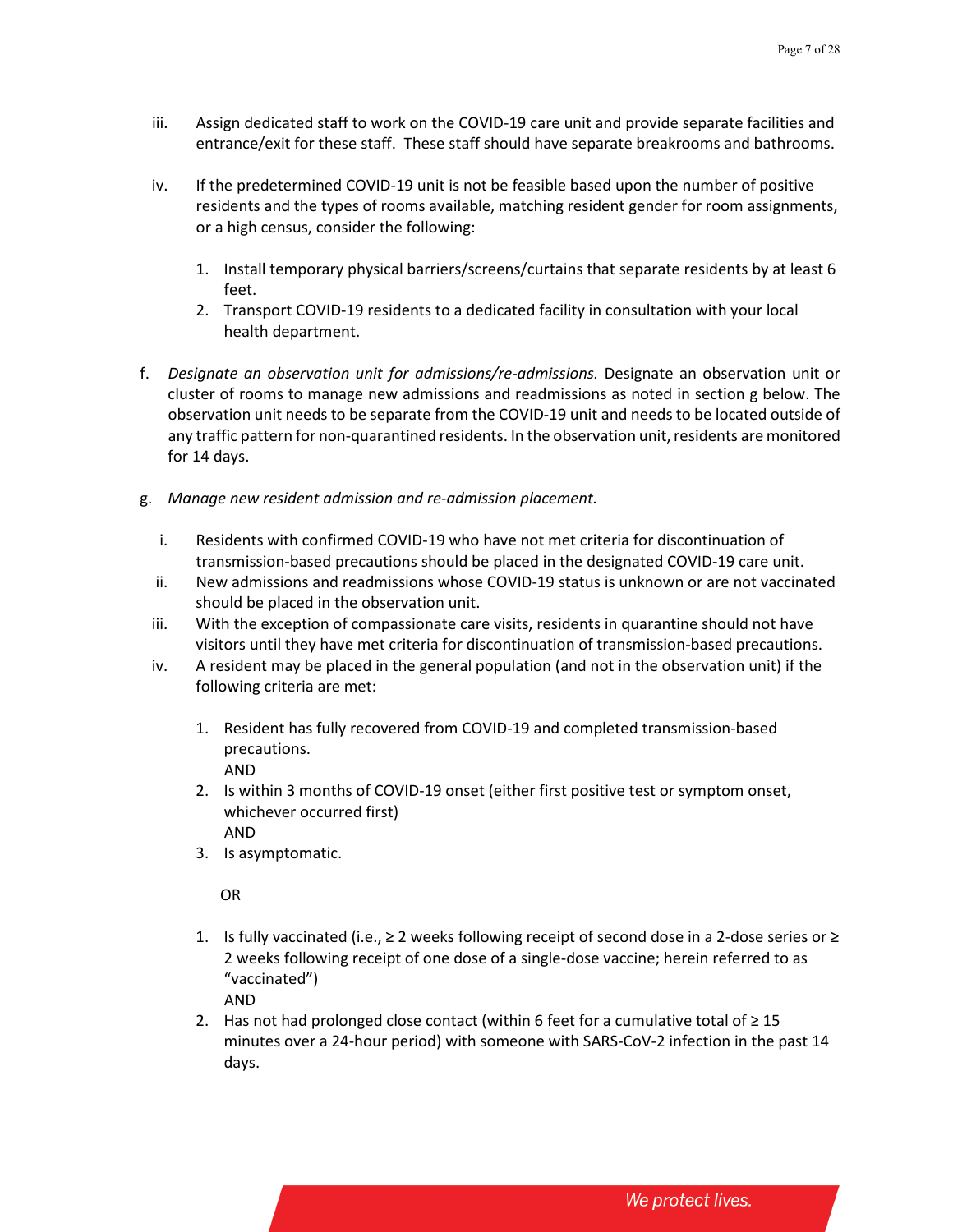- v. Facilities located in areas with minimal (<5% positivity) to no community transmission might consider using a risk-based approach for determining which residents require quarantine upon admission. Decisions should be based on whether the resident had close contact with someone with SARS-CoV-2 infection while outside the facility and if there was consistent adherence to IPC practices in healthcare settings, during transportation, or in the community prior to admission. The risk assessment needs to consider the facility's certainty of and ability to collect the needed risk data.
- vi. Note: we do not recommend quarantine for residents undergoing hemodialysis at outpatient clinics or for resident day outpatient visits. For residents returning from outpatient visits, DPH recommends increased signs and symptom monitoring.
- h. *Create a plan to respond to widespread testing results.*
	- i. If widespread testing is being conducted in the facility, the facility should not move residents until test results are available and should be prepared to assess relocation once results are received.
	- ii. If a facility decides to relocate residents who have been exposed but test negative, the following should occur:
		- 1. Residents should be quarantined for 14 days in a private room on transmission-based precautions. If a private room is not available, leave the resident in place until a single room is available.
		- 2. Close daily monitoring for COVID-19 signs and symptoms (i.e., screen 3 times a day)
		- 3. If a resident becomes symptomatic, they should be retested.
		- 4. Consult with a DPH Infection Preventionist if facility is unable to maintain these quarantine standards for vaccinated residents at [HAI@dph.ga.gov.](mailto:HAI@dph.ga.gov)
- i. *Manage exposed and symptomatic residents.*
	- i. When a resident develops COVID-19 symptoms, test the resident in their room and wait for results before moving the resident. If the symptomatic resident has a roommate, ensure that the roommate is tested and leave the roommate in place unless the facility has an available single room to which to move them. Vaccinated residents should quarantine following exposure to an individual with confirmed or suspected COVID-19 (within 6 feet for a cumulative total of  $\geq$  15 minutes over a 24-hour period).
	- ii. If testing indicates a positive resident with a negative roommate, move the positive resident to the COVID-19 care unit and leave the roommate in the room by themselves. For the negative resident, quarantine in place for 14 days.
	- iii. Ensure ventilation system is effective to reduce transmission; see [https://www.health.state.mn.us/diseases/coronavirus/hcp/hvac.pdf.](https://www.health.state.mn.us/diseases/coronavirus/hcp/hvac.pdf)

### **Section 3.0 Recommended Mitigation Steps by Pandemic Phase**

1. Facilities may use discretion to be more restrictive in certain areas, where deemed appropriate through internal policies, as long as the restrictions are consistent with any applicable federal requirements. Additional guidance for assisted living communities is provided in Section 6.0 and for long-term care facilities with memory care units in Section 7.0.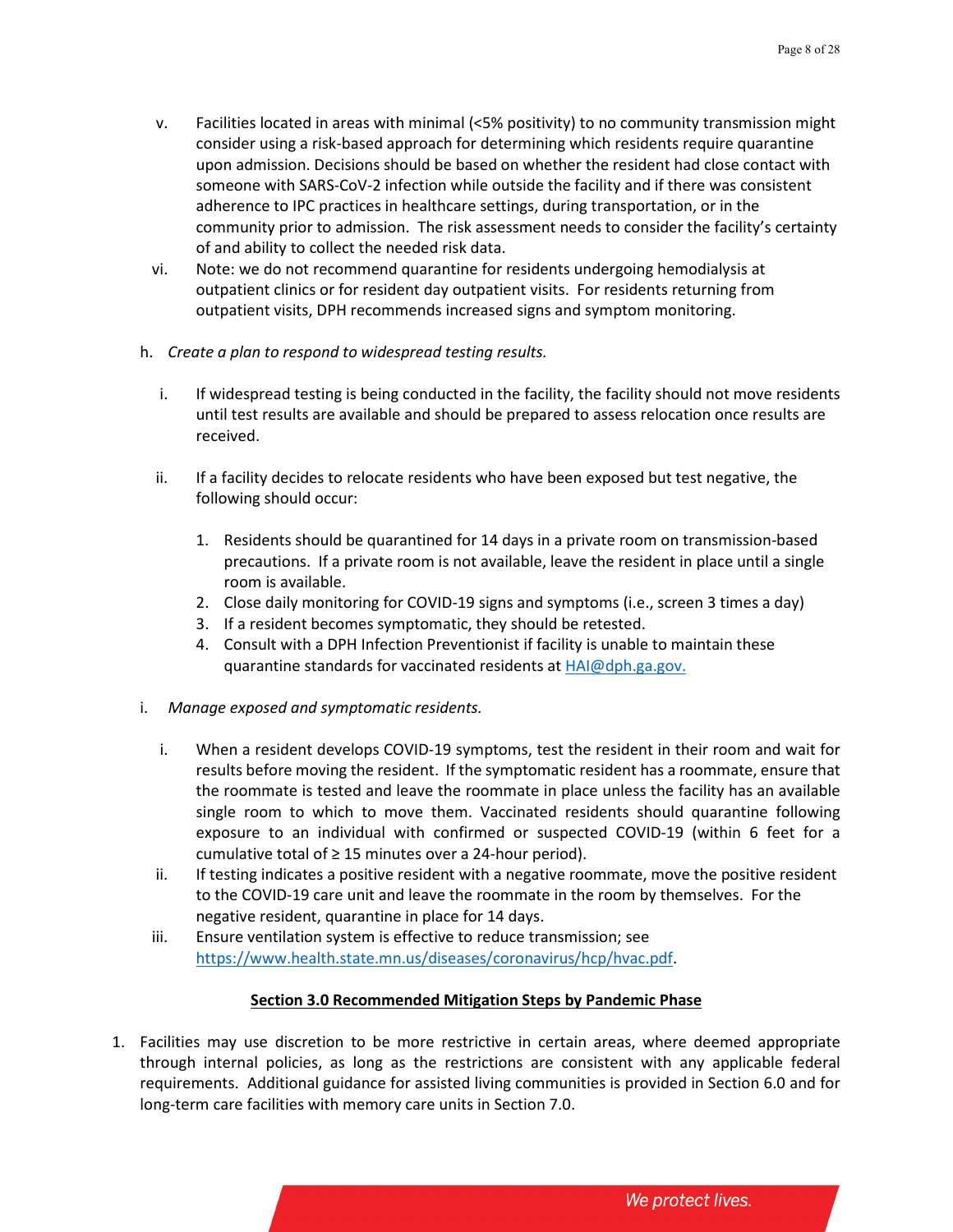- a. Phase II guidance will serve as the least restricted phase a facility may operate in until further guidance is issued.
- b. Many senior care communities that include assisted living programs attached to skilled nursing facilities or are a part of a continuing care retirement community or senior living campus have commonly shared kitchen facilities. It is preferred that facilities should not routinely share direct care, dietary, or environmental services staff who may have contact with residents or tenants in other segments of the senior living operations. If there are identified cases of COVID-19 in other service delivery areas of the campus, there should be no sharing of staff between those care systems unless the same criteria and guidance are being followed.

|                                                | Phase I                                                                                                                                                                                                                                                                                                                            | <b>Phase II</b>                                                                                                     |
|------------------------------------------------|------------------------------------------------------------------------------------------------------------------------------------------------------------------------------------------------------------------------------------------------------------------------------------------------------------------------------------|---------------------------------------------------------------------------------------------------------------------|
| Phase<br>Identification                        | Phase I is designed for<br>vigilant infection control<br>during periods of heighted                                                                                                                                                                                                                                                | Facility may decide to initiate Phase II upon alignment<br>with all of the following:                               |
|                                                | virus spread in the local<br>community, and low<br>resident vaccination rates.                                                                                                                                                                                                                                                     | One-time baseline testing of residents and direct care<br>staff has been conducted (see Section 4.0)                |
|                                                |                                                                                                                                                                                                                                                                                                                                    | <b>AND</b>                                                                                                          |
|                                                | 14-day COVID-19 county<br>positivity classification =<br>RED.                                                                                                                                                                                                                                                                      | No new facility-onset of COVID-19 cases in the last 14<br>days.                                                     |
|                                                |                                                                                                                                                                                                                                                                                                                                    | <b>AND</b>                                                                                                          |
|                                                | <b>AND</b>                                                                                                                                                                                                                                                                                                                         |                                                                                                                     |
|                                                | <70% of residents are<br>vaccinated                                                                                                                                                                                                                                                                                                | 14-day COVID-19 county positivity classification = RED,<br>with >70% residents vaccinated.                          |
|                                                |                                                                                                                                                                                                                                                                                                                                    | <b>OR</b>                                                                                                           |
|                                                | <b>OR</b>                                                                                                                                                                                                                                                                                                                          |                                                                                                                     |
|                                                | New facility-onset cases<br>COVID-19 (regardless of<br>community transmission<br>rate or facility resident<br>vaccination rate) in the<br>last 14 days.                                                                                                                                                                            | 14-day COVID-19 county positivity classification -<br>YELLOW or GREEN (regardless of facility vaccination<br>rate). |
| <b>Data Sources</b><br>to Identify<br>Pandemic | Facilities have two data sources from which to choose for identifying the phase for<br>reopening:                                                                                                                                                                                                                                  |                                                                                                                     |
| <b>Phases</b>                                  | Georgia Department of Public Health (DPH) Long-term Care Facility (LTCF)<br>$\bullet$<br>County Test Positivity Report posted Mondays at https://dph.georgia.gov/covid-<br>19-long-term-care-facilities<br>CMS County Test Positivity Report: https://data.cms.gov/stories/s/COVID-19-<br>$\bullet$<br>Nursing-Home-Data/bkwz-xpvg |                                                                                                                     |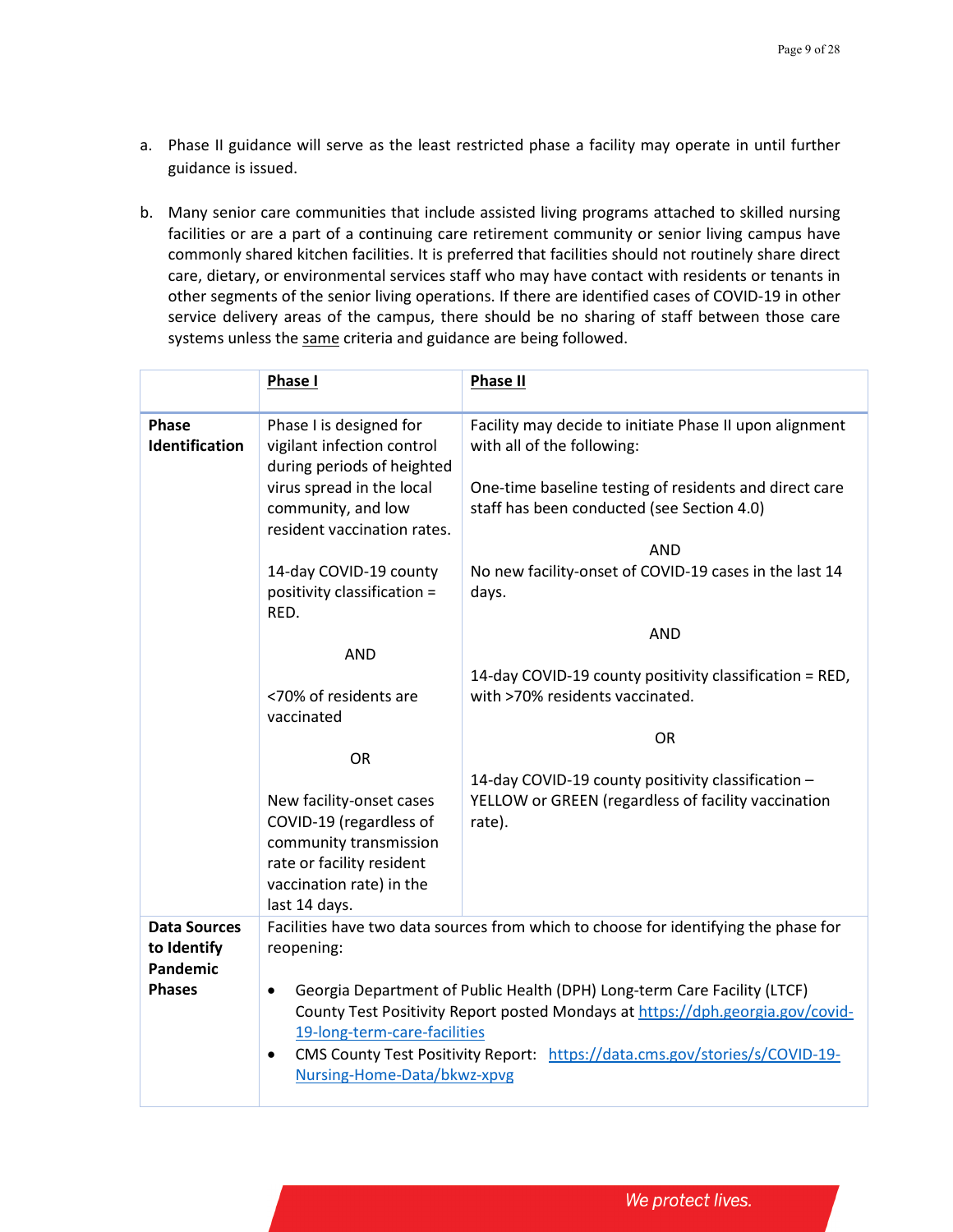|                                     | Phase I                                                                                                                                                                                                                                                                                                                                                                                                                                                                                                     | <b>Phase II</b>                                                                                                                                                                                                                                                                                                                                                                                                                                                                                                                           |  |
|-------------------------------------|-------------------------------------------------------------------------------------------------------------------------------------------------------------------------------------------------------------------------------------------------------------------------------------------------------------------------------------------------------------------------------------------------------------------------------------------------------------------------------------------------------------|-------------------------------------------------------------------------------------------------------------------------------------------------------------------------------------------------------------------------------------------------------------------------------------------------------------------------------------------------------------------------------------------------------------------------------------------------------------------------------------------------------------------------------------------|--|
|                                     | Long-term care facilities can choose either data source to identify phases, should use<br>this data source consistently and document this selection in their reopening and<br>testing plans (see Section 1.0: $1(c)-(d)$ ).                                                                                                                                                                                                                                                                                 |                                                                                                                                                                                                                                                                                                                                                                                                                                                                                                                                           |  |
| Window<br><b>Visitation</b>         | Window visits in the residents' room may be feasible during outbreaks. See Section<br>5.0 for detailed recommendations.                                                                                                                                                                                                                                                                                                                                                                                     |                                                                                                                                                                                                                                                                                                                                                                                                                                                                                                                                           |  |
|                                     | Window visits at a window not in the resident's room (i.e., resident needs to be<br>transported to a common area with a window) can be conducted for non-<br>symptomatic and non-COVID-19 positive residents unless the facility is undergoing<br>an outbreak. See Section 5.0 for detailed recommendations.                                                                                                                                                                                                |                                                                                                                                                                                                                                                                                                                                                                                                                                                                                                                                           |  |
|                                     | During inclement weather, facilities may construct window visitation booths. These<br>structures should incorporate infection control practices, such as floor to ceiling<br>dividers between visitors and residents, limited visitation periods (i.e., 15 minutes),<br>separate entrances for residents and visitors, and cleaning and disinfection between<br>use.                                                                                                                                        |                                                                                                                                                                                                                                                                                                                                                                                                                                                                                                                                           |  |
| <b>Outdoor</b><br><b>Visitation</b> | Outdoor visitation is preferred, when possible, given the lower risk of transmission<br>due to increased space and airflow, even when the resident and visitor are<br>vaccinated. See Section 5.0 for details on outside visitation. If the facility is<br>undergoing an outbreak, outside visits may occur if the facility has staffing to<br>effectively support outbreak containment and observation of outside visits. Outdoor<br>visits are only for non-symptomatic and non-COVID positive residents. |                                                                                                                                                                                                                                                                                                                                                                                                                                                                                                                                           |  |
| <b>Indoor</b><br><b>Visitation</b>  | For facilities with an<br>outbreak:<br>· COVID-19 positive<br>residents (regardless of<br>vaccination status)<br>should defer visitation<br>until transmission-based<br>precautions are<br>discontinued, with the<br>exception of<br>compassionate care                                                                                                                                                                                                                                                     | To provide indoor visitation, the facility must have<br>completed one-time baseline testing (see Section 4.0)<br>and be without any new facility onset COVID-19 cases<br>for 14 days.<br>Each facility must determine their capacity to manage<br>visits, based on considerations, such as staff availability<br>to screen visitors, availability of supplies to support<br>universal source control (e.g., face masks), monitoring<br>for visitor compliance with safe visitation practices, and<br>disinfection of area between visits. |  |
|                                     | visits.<br>• Consider pausing<br>visitation during an<br>outbreak. Consult with<br>the local health<br>department or state<br>(hai@dph.ga.gov) on<br>considerations for                                                                                                                                                                                                                                                                                                                                     | Facilities should develop a visitation policy which<br>addresses the following, at minimum:<br>• Limit the number of visitors per resident at one time<br>and the total number of visitors at one time based on<br>the size of the building, size and configuration of<br>visitation area and resident needs (i.e.,<br>compassionate care visits) to support social distancing<br>and infection control protocols.                                                                                                                        |  |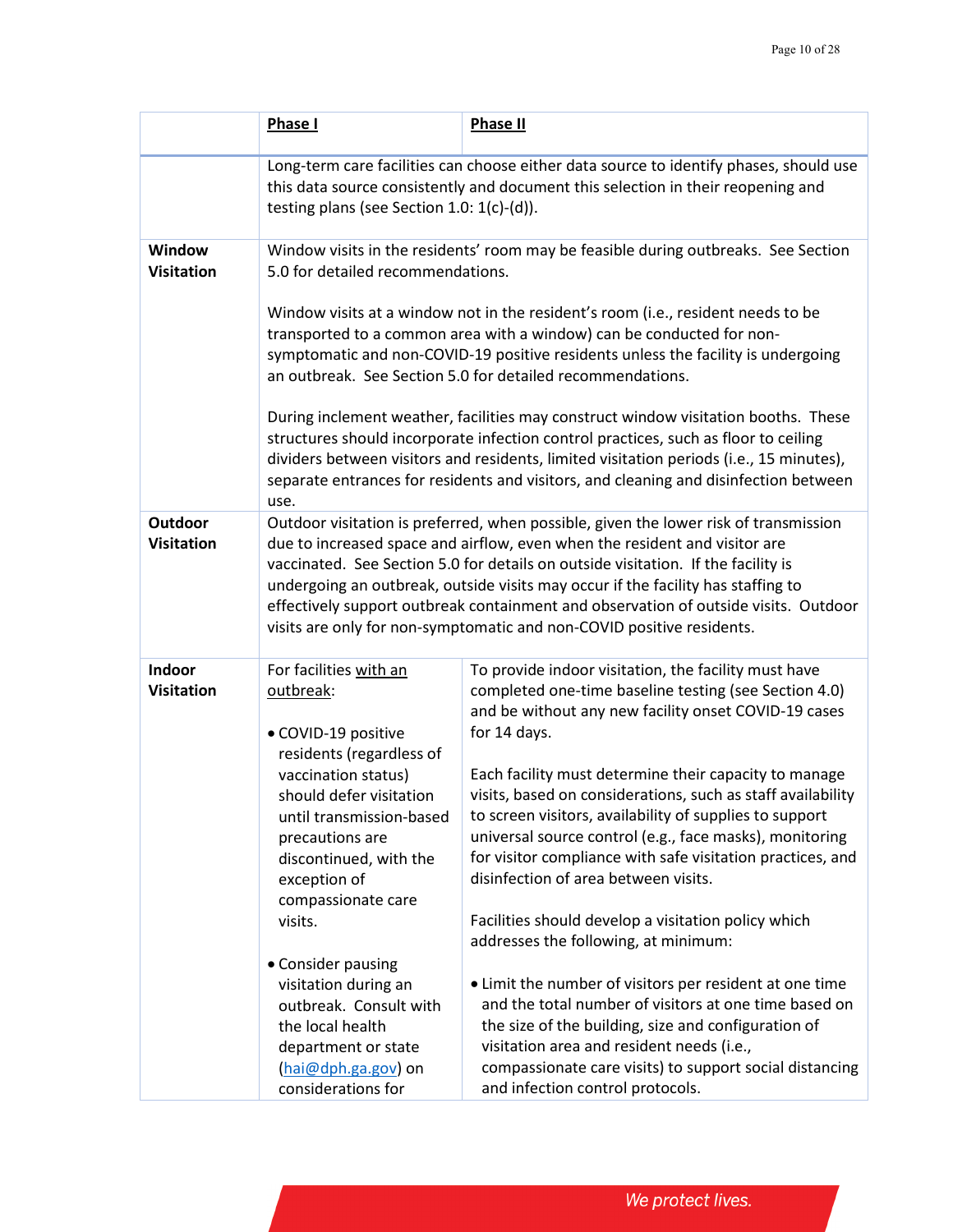| Phase I                                                                                                                                                                                                                                                                                                                                 | <b>Phase II</b>                                                                                                                                                                                                                                                                                                                                                                                                                                                                                                                                                                                                                                                                                                                                                                                                                                                                                                                                                                                                                                                                                                                                                                                                                                                                     |
|-----------------------------------------------------------------------------------------------------------------------------------------------------------------------------------------------------------------------------------------------------------------------------------------------------------------------------------------|-------------------------------------------------------------------------------------------------------------------------------------------------------------------------------------------------------------------------------------------------------------------------------------------------------------------------------------------------------------------------------------------------------------------------------------------------------------------------------------------------------------------------------------------------------------------------------------------------------------------------------------------------------------------------------------------------------------------------------------------------------------------------------------------------------------------------------------------------------------------------------------------------------------------------------------------------------------------------------------------------------------------------------------------------------------------------------------------------------------------------------------------------------------------------------------------------------------------------------------------------------------------------------------|
|                                                                                                                                                                                                                                                                                                                                         |                                                                                                                                                                                                                                                                                                                                                                                                                                                                                                                                                                                                                                                                                                                                                                                                                                                                                                                                                                                                                                                                                                                                                                                                                                                                                     |
| pausing visitation during<br>an outbreak.                                                                                                                                                                                                                                                                                               | • Consider scheduling visits for a specified length, so all<br>residents can receive visitors.<br>• Include infection control practices, such as proper                                                                                                                                                                                                                                                                                                                                                                                                                                                                                                                                                                                                                                                                                                                                                                                                                                                                                                                                                                                                                                                                                                                             |
| For facilities without an<br>outbreak:                                                                                                                                                                                                                                                                                                  | hand hygiene, universal source control, social<br>distancing, and overall facility supervision of safe                                                                                                                                                                                                                                                                                                                                                                                                                                                                                                                                                                                                                                                                                                                                                                                                                                                                                                                                                                                                                                                                                                                                                                              |
| • Limited visitation may be<br>allowed for vaccinated<br>residents; facilities need<br>to determine the<br>number and schedule of<br>visits to reduce the<br>potential for importing<br>the virus from the<br>community into the<br>facility.<br>• Unvaccinated residents<br>should be limited to<br>compassionate care<br>visits only. | practices related to visitors and social distancing.<br>• Ask visitors to agree to adhere to infection control<br>practices and have staff need to monitor adherence,<br>particularly for those that may have difficulty, such as<br>children. Visitors that are unable to adhere to the<br>core principles of COVID-19 infection prevention<br>should not be permitted to visit or should be asked to<br>leave.<br>· Ideally encourage visitation for residents after<br>vaccination status is achieved for both residents and<br>visitors.<br>• Incorporate appropriate PPE use, including providing<br>PPE, helping visitors to don and doff if needed and<br>providing signage on PPE use.<br>• Enforce visitors to wear masks regardless of<br>vaccination status when in any area of the facility<br>other than when visiting alone with the resident in<br>their room as noted below.<br>• Screen visitors upon entry. Visitors unable to pass the<br>screening or comply with infection control practices<br>like masks should refrain from visiting (See Section<br>1.c. $v$ ).<br>• Offer rapid testing of visitors if feasible (see Section<br>$4.0$ ).<br>• Limit visitor movement within the facility; visitors<br>should enter the facility and go to directly to the |
|                                                                                                                                                                                                                                                                                                                                         | resident room or designated visiting area.<br>· Identify designated areas for visitation to ensure safe<br>distancing overall and facility supervision of safe                                                                                                                                                                                                                                                                                                                                                                                                                                                                                                                                                                                                                                                                                                                                                                                                                                                                                                                                                                                                                                                                                                                      |
|                                                                                                                                                                                                                                                                                                                                         | visitation practices. Unless the resident cannot leave<br>their room, visits for residents in shared room should<br>not be conducted in the resident's room. If a resident<br>is unable to leave their room, an unvaccinated<br>roommate should not be present during a visit.                                                                                                                                                                                                                                                                                                                                                                                                                                                                                                                                                                                                                                                                                                                                                                                                                                                                                                                                                                                                      |
|                                                                                                                                                                                                                                                                                                                                         | • Ensure visitors are socially distanced from other<br>residents and staff. While alone in resident's private<br>room or designated visitation room, vaccinated<br>visitors and residents may engage in close contact<br>without source control. During all other facility                                                                                                                                                                                                                                                                                                                                                                                                                                                                                                                                                                                                                                                                                                                                                                                                                                                                                                                                                                                                          |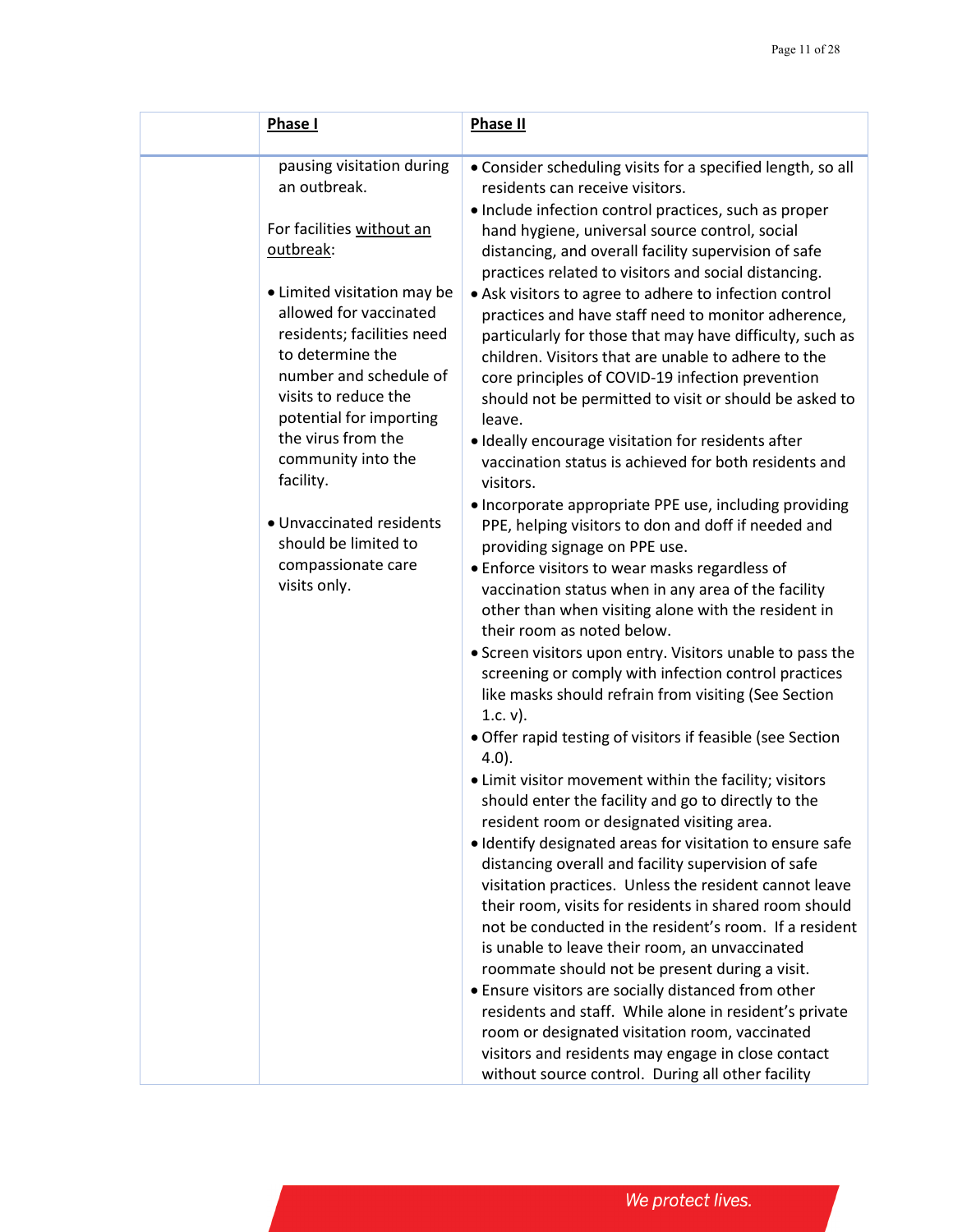| <b>Phase I</b> | <b>Phase II</b>                                                                                                                                                                                                                                                                                                                                                                                                                                                                                           |
|----------------|-----------------------------------------------------------------------------------------------------------------------------------------------------------------------------------------------------------------------------------------------------------------------------------------------------------------------------------------------------------------------------------------------------------------------------------------------------------------------------------------------------------|
|                | visitation, residents and family should wear source<br>control.<br>• It is noted that vaccinated residents may engage in<br>limited close contact with an unvaccinated visitor<br>while wearing source control, conducting social<br>distancing, and performing frequent, appropriate<br>hand hygiene before and after physical contact.<br>. Request visitors to document in a visitor log their<br>name, contact information, and location within the<br>facility to support contact tracing if needed. |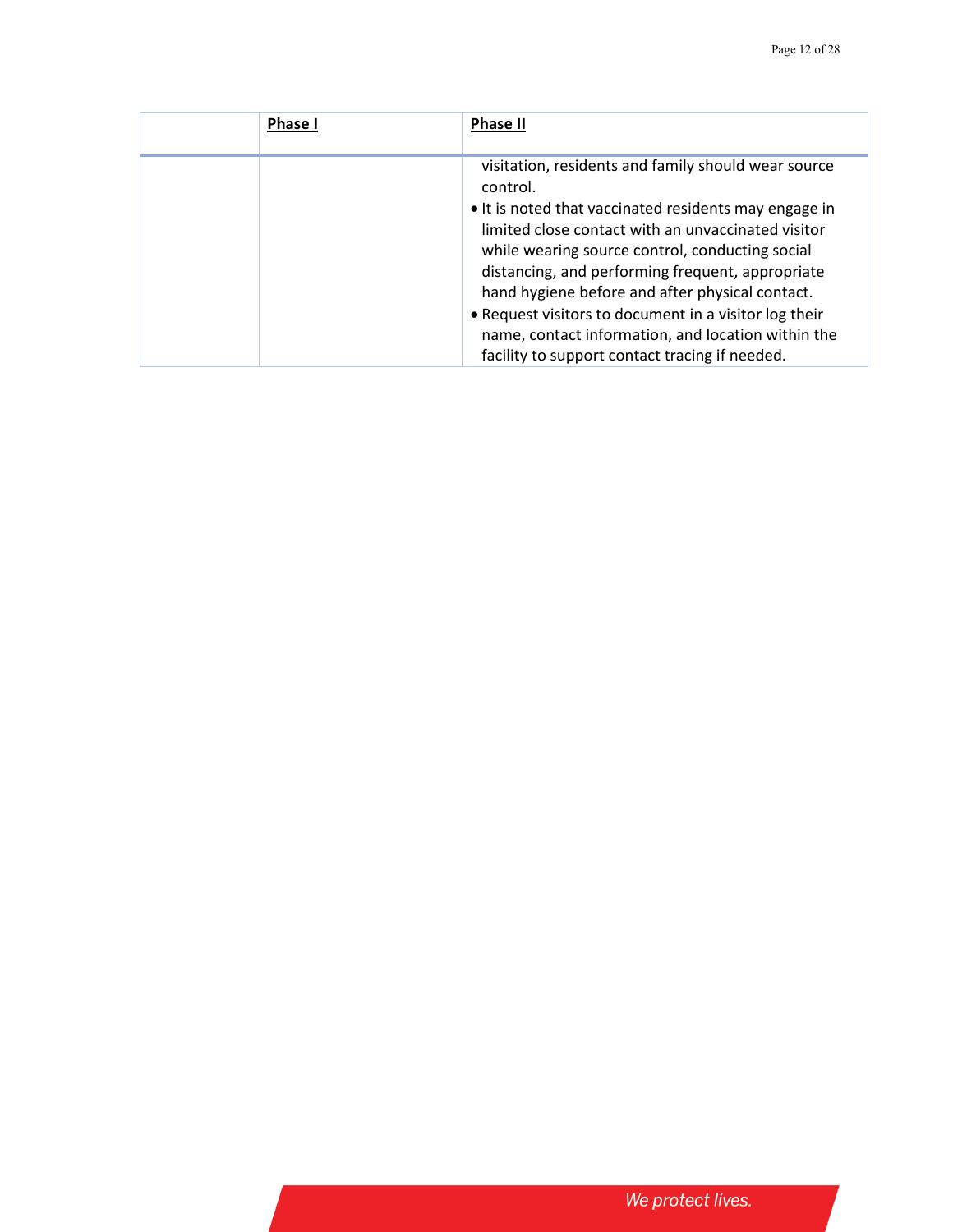|                             | Phase I                                                                                                                                                                   | <b>Phase II</b>                                                                                                                                                        |  |  |
|-----------------------------|---------------------------------------------------------------------------------------------------------------------------------------------------------------------------|------------------------------------------------------------------------------------------------------------------------------------------------------------------------|--|--|
|                             |                                                                                                                                                                           |                                                                                                                                                                        |  |  |
| <b>End of Life</b>          | Compassionate care situations include residents recently admitted struggling to                                                                                           |                                                                                                                                                                        |  |  |
| and                         | adapt to a new home, recent grief from loss, experiencing weight loss and                                                                                                 |                                                                                                                                                                        |  |  |
| Compassionat                | dehydration, and those exhibiting signs of emotional distress. Compassionate care<br>visits also include clergy and are required under the federal disability rights law. |                                                                                                                                                                        |  |  |
| e Care<br><b>Visitation</b> |                                                                                                                                                                           |                                                                                                                                                                        |  |  |
|                             |                                                                                                                                                                           | For compassionate care visits, the following protocols apply:                                                                                                          |  |  |
|                             | • Screen visitors upon arrival                                                                                                                                            |                                                                                                                                                                        |  |  |
|                             | • Assist visitors with PPE donning and doffing                                                                                                                            |                                                                                                                                                                        |  |  |
|                             | • Escort to and from the resident's room                                                                                                                                  |                                                                                                                                                                        |  |  |
|                             | • Limit visitor access to other areas within the facility                                                                                                                 |                                                                                                                                                                        |  |  |
|                             | but not limited to, end of life care.                                                                                                                                     | • Conduct ongoing assessment of resident need for compassionate visits including                                                                                       |  |  |
|                             |                                                                                                                                                                           | • Continuously monitor residents for social distancing, placement of mask (correct<br>usage) and placement of furniture to support social distancing.                  |  |  |
|                             |                                                                                                                                                                           | . Instruct residents and visitors to avoid touching the outside of their masks (it is                                                                                  |  |  |
|                             | after.                                                                                                                                                                    | contaminated) and if an adjustment is needed to perform hand hygiene before and                                                                                        |  |  |
|                             |                                                                                                                                                                           | • Instruct visitors to conduct hand hygiene frequently during visit; at a minimum                                                                                      |  |  |
|                             | facility.                                                                                                                                                                 | upon entrance to the facility, exit from the resident's room, and exit from the                                                                                        |  |  |
|                             | . Instruct residents to perform hand hygiene prior to leaving their room and don a                                                                                        |                                                                                                                                                                        |  |  |
|                             | hand hygiene.                                                                                                                                                             | mask (if tolerated). Upon re-entry to the facility or re-entry to their room, perform                                                                                  |  |  |
|                             |                                                                                                                                                                           | • Resident location: Residents that are COVID positive, are symptomatic and                                                                                            |  |  |
|                             | remain in their rooms.                                                                                                                                                    | awaiting test results, and residents on quarantine in the Observation Unit must<br>• Facilities should develop policies and procedures to support compassionate care   |  |  |
|                             |                                                                                                                                                                           |                                                                                                                                                                        |  |  |
|                             | visits for all Phases, including for vaccinated residents and unvaccinated residents                                                                                      |                                                                                                                                                                        |  |  |
|                             |                                                                                                                                                                           | with SARS-CoV-2 infection. Policies and procedures need to include infection                                                                                           |  |  |
|                             |                                                                                                                                                                           | control protocols for safe visitation and visitation options. Should an indoor                                                                                         |  |  |
|                             |                                                                                                                                                                           | compassionate care visit occur during an outbreak, unvaccinated visitors should be                                                                                     |  |  |
|                             |                                                                                                                                                                           | instructed to self-isolate at home during the period of the visits and to quarantine<br>after the final visit. Visitors should also notify the facility if they become |  |  |
|                             |                                                                                                                                                                           |                                                                                                                                                                        |  |  |
|                             | symptomatic or test positive for COVID-19 within 14 days of a facility visit.                                                                                             |                                                                                                                                                                        |  |  |
| Non-essential               |                                                                                                                                                                           | Allow entry of non-essential healthcare personnel/contactors unless they are subject                                                                                   |  |  |
| healthcare                  |                                                                                                                                                                           | to a work exclusion due to exposure to COVID-19 or fail facility screening. Workers                                                                                    |  |  |
| personnel                   |                                                                                                                                                                           | are expected to follow facility infection control precautions, including social                                                                                        |  |  |
|                             |                                                                                                                                                                           | distancing, hand hygiene, and surgical facemask or well-fitted cloth mask. The                                                                                         |  |  |
|                             |                                                                                                                                                                           | number and schedules of non-essential healthcare workers must align with facility                                                                                      |  |  |
|                             |                                                                                                                                                                           | policy to be able to maintain infection control protocols, including screening, testing,                                                                               |  |  |
|                             |                                                                                                                                                                           | source control, and social distancing. During an outbreak, consider temporarily                                                                                        |  |  |
|                             | limiting or pausing non-essential staff entry.                                                                                                                            |                                                                                                                                                                        |  |  |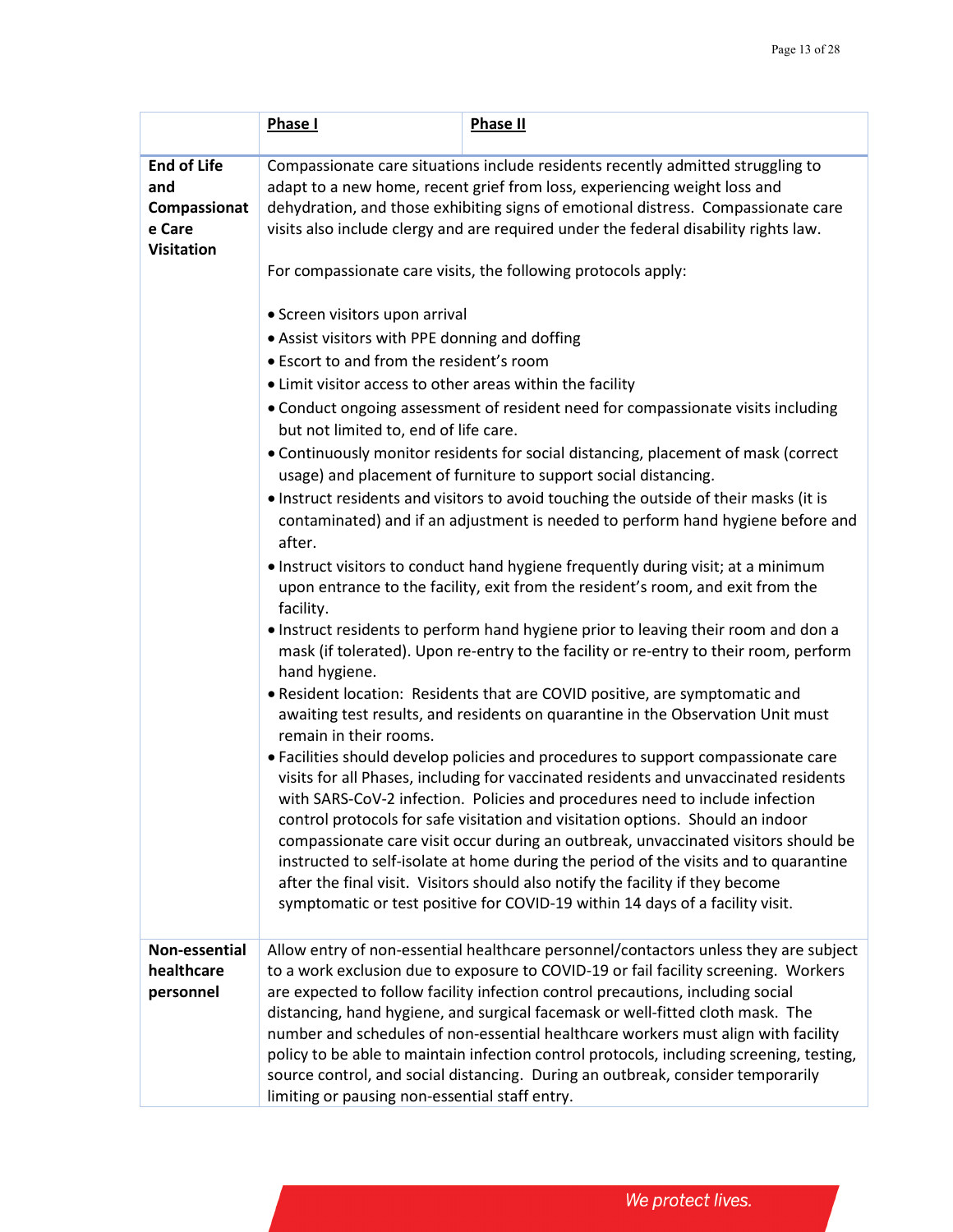|                                                                                               | Phase I                                                                                                                                                                                                                                                                                                                                                                                                                                                                | <b>Phase II</b>                                                                                                                                                                                                                                                                                                                                                                                                                                                                                                                                                                                                                                                                                                                                                                                                                                                |  |
|-----------------------------------------------------------------------------------------------|------------------------------------------------------------------------------------------------------------------------------------------------------------------------------------------------------------------------------------------------------------------------------------------------------------------------------------------------------------------------------------------------------------------------------------------------------------------------|----------------------------------------------------------------------------------------------------------------------------------------------------------------------------------------------------------------------------------------------------------------------------------------------------------------------------------------------------------------------------------------------------------------------------------------------------------------------------------------------------------------------------------------------------------------------------------------------------------------------------------------------------------------------------------------------------------------------------------------------------------------------------------------------------------------------------------------------------------------|--|
|                                                                                               |                                                                                                                                                                                                                                                                                                                                                                                                                                                                        |                                                                                                                                                                                                                                                                                                                                                                                                                                                                                                                                                                                                                                                                                                                                                                                                                                                                |  |
| <b>Resident trips</b><br>outside the<br>facility for<br>non-medically<br>necessary<br>reasons | Non-medically necessary trips outside the building should be limited. Trips may be<br>allowed for COVID-19 negative residents or residents that meet discontinuation of<br>transmission-based precautions and are asymptomatic (regardless of vaccination<br>status). Residents with multiple co-morbidities and immunodeficiencies (i.e., at<br>increased risks for severe illness) are not recommended to participate in non-<br>medically necessary resident trips. |                                                                                                                                                                                                                                                                                                                                                                                                                                                                                                                                                                                                                                                                                                                                                                                                                                                                |  |
|                                                                                               | PPE are used in facility.<br>entry.<br>return.                                                                                                                                                                                                                                                                                                                                                                                                                         | For limited non-medically necessary trips away from the facility:<br>. The resident must wear a surgical mask or well-fitted cloth face mask; and<br>. Transportation staff, at a minimum, must wear a facemask. Additional PPE may be<br>required. Transportation staff should don PPE after facility entry to ensure clean<br>• Transportation staff should use alcohol-based hand rub (ABHR) upon entry and exit<br>to the facility. Residents should use ABHR prior to leaving facility and upon re-<br>• Transportation equipment shall be sanitized between transports.<br>• Resident screening for signs and symptoms three times a day for 14 days upon                                                                                                                                                                                                |  |
| <b>Resident trips</b><br>outside the<br>facility for<br>medically<br>necessary<br>reasons     | For medically necessary trips away from the facility:<br>mask. Additional PPE may be required.<br>entry.<br>return.                                                                                                                                                                                                                                                                                                                                                    | . The resident must wear a surgical mask or facemask if tolerated.<br>. The facility must share the resident's COVID-19 status with the transportation<br>service and entity with whom the resident has the appointment.<br>• Transportation staff, at a minimum, must wear a surgical mask or well-fitted cloth<br>• Transportation staff should use alcohol-based hand rub (ABHR) upon entry and exit<br>to the facility. Residents should use ABHR prior to leaving facility and upon re-<br>• Transportation equipment shall be sanitized between transports.<br>• Resident screening for signs and symptoms three times a day for 14 days upon                                                                                                                                                                                                            |  |
| <b>Social</b><br>excursions<br>outside the<br>facility                                        | The following guidelines are provided:<br>ncov/vaccines/fully-vaccinated-guidance.html.<br>with an individual with SARS-CoV-2 infection.                                                                                                                                                                                                                                                                                                                               | Occasionally, family may wish to take a resident on a day trip away from the facility.<br>• Excursions are not allowed for residents on transmission-based precautions.<br>• Families are to be educated on appropriate infection control, including mask<br>wearing, social distancing, hand hygiene, and avoidance of crowds and poorly<br>ventilated indoor spaces. A best practice is to have the family sign an<br>acknowledgement of the facility's social excursion policy before resident release.<br>• Vaccinated residents may follow the community guidelines for visiting for friends<br>and family in a private setting; see https://www.cdc.gov/coronavirus/2019-<br>. Upon return, the family and resident need to report if they have had a close<br>contact (within 6 feet for a cumulative total of $\geq$ 15 minutes over a 24-hour period) |  |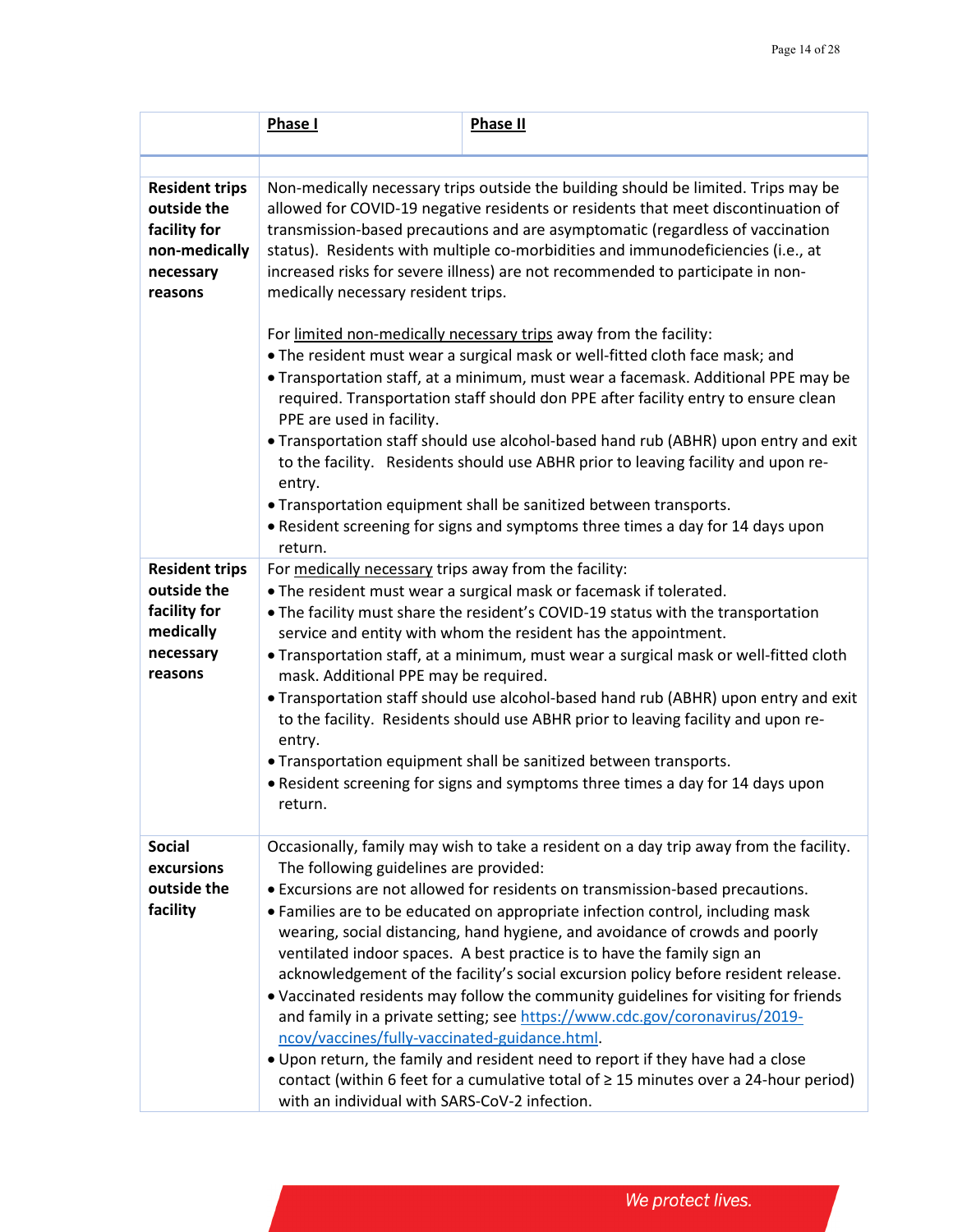|                                                             | Phase I                                                                                                                                                                                                                                                                                                                                                                                                                                                                                                                                                                                                                                                                                                                                                                                                                                                                                                                                                                                                                                                                                                                                                                                                                                                                                                                              | <b>Phase II</b>                                                                                                                                                                                                                                                                                                                                                                                                                                                                                                                                                                                                             |  |
|-------------------------------------------------------------|--------------------------------------------------------------------------------------------------------------------------------------------------------------------------------------------------------------------------------------------------------------------------------------------------------------------------------------------------------------------------------------------------------------------------------------------------------------------------------------------------------------------------------------------------------------------------------------------------------------------------------------------------------------------------------------------------------------------------------------------------------------------------------------------------------------------------------------------------------------------------------------------------------------------------------------------------------------------------------------------------------------------------------------------------------------------------------------------------------------------------------------------------------------------------------------------------------------------------------------------------------------------------------------------------------------------------------------|-----------------------------------------------------------------------------------------------------------------------------------------------------------------------------------------------------------------------------------------------------------------------------------------------------------------------------------------------------------------------------------------------------------------------------------------------------------------------------------------------------------------------------------------------------------------------------------------------------------------------------|--|
|                                                             | . Upon return to the facility, the resident does not need to be quarantined unless<br>the resident was absent from the facility for $\geq$ 24 hours or if the facility is uncertain<br>that the resident and family followed the facility excursion policy.<br>$\bullet$ If a resident is outside the facility for $\geq$ 24 hours, the facility should follow its<br>admission placement policy as outlined in Section 2.0, 1. g.                                                                                                                                                                                                                                                                                                                                                                                                                                                                                                                                                                                                                                                                                                                                                                                                                                                                                                   |                                                                                                                                                                                                                                                                                                                                                                                                                                                                                                                                                                                                                             |  |
| Communal<br>dining                                          | • Communal dining limited to residents not exhibiting any signs or symptoms.<br>Vaccinated residents may eat in the same room without masks and social<br>distancing. If any unvaccinated residents are in the dining hall or if the vaccination<br>status of all participants cannot be determined, all participants should wear source<br>control and practice social distancing (limited number of people at tables and<br>spaced by at least 6 feet).<br>• All visitors to the dining hall should wear source control and practice social<br>distancing from other residents (other than the resident they are visiting) and staff.<br>• If unvaccinated residents are present, a limited number of individuals in a dining<br>area at one time, not to exceed 50 percent of capacity unless that would be less<br>than 10 people.<br>• If staff assistance is required, appropriate hand hygiene must occur between<br>residents as well as use of appropriate PPE.<br>. All tables, chairs, and dining area to be cleaned and disinfected after each use.<br>. During an outbreak, communal dining should not occur in units where facility-onset<br>cases were identified. If outbreak testing indicates ongoing transmission in<br>multiple units, facility communal dining should be paused until outbreak is<br>contained. |                                                                                                                                                                                                                                                                                                                                                                                                                                                                                                                                                                                                                             |  |
| <b>Screening of</b><br><b>Residents and</b><br><b>Staff</b> | • Resident screening each shift for a minimum of 3 times a day. It should be clearly<br>documented in the facility policies when shift screenings should occur and how it is<br>tracked.<br>• Staff screening and documentation at the beginning of each shift.<br>. For facilities in GREEN community status, residents should be screened at least<br>once per day.                                                                                                                                                                                                                                                                                                                                                                                                                                                                                                                                                                                                                                                                                                                                                                                                                                                                                                                                                                |                                                                                                                                                                                                                                                                                                                                                                                                                                                                                                                                                                                                                             |  |
| Group<br><b>Activities</b>                                  | If a facility has an<br>outbreak, the doors on<br>affected residents' rooms<br>should remain closed if<br>tolerated and facility<br>group activities should be<br>paused until the outbreak<br>is contained.<br>When a facility does not<br>have an outbreak, group<br>activities as described for<br>Phase II can be<br>implemented.                                                                                                                                                                                                                                                                                                                                                                                                                                                                                                                                                                                                                                                                                                                                                                                                                                                                                                                                                                                                | • Vaccinated residents may participate in activities<br>without source control or social distancing. If any<br>residents in the activity are not vaccinated or have<br>unknown status, the facility should follow procedures<br>for unvaccinated residents below.<br>• Unvaccinated residents may engage in small group<br>activities with social distancing, hand hygiene, and<br>use of a surgical mask or well-fitted cloth mask and no<br>more than 10 people or such that social distancing is<br>maintained. Restrict activities that encourage multiple<br>residents to handle the same object(s) (e.g., ball toss). |  |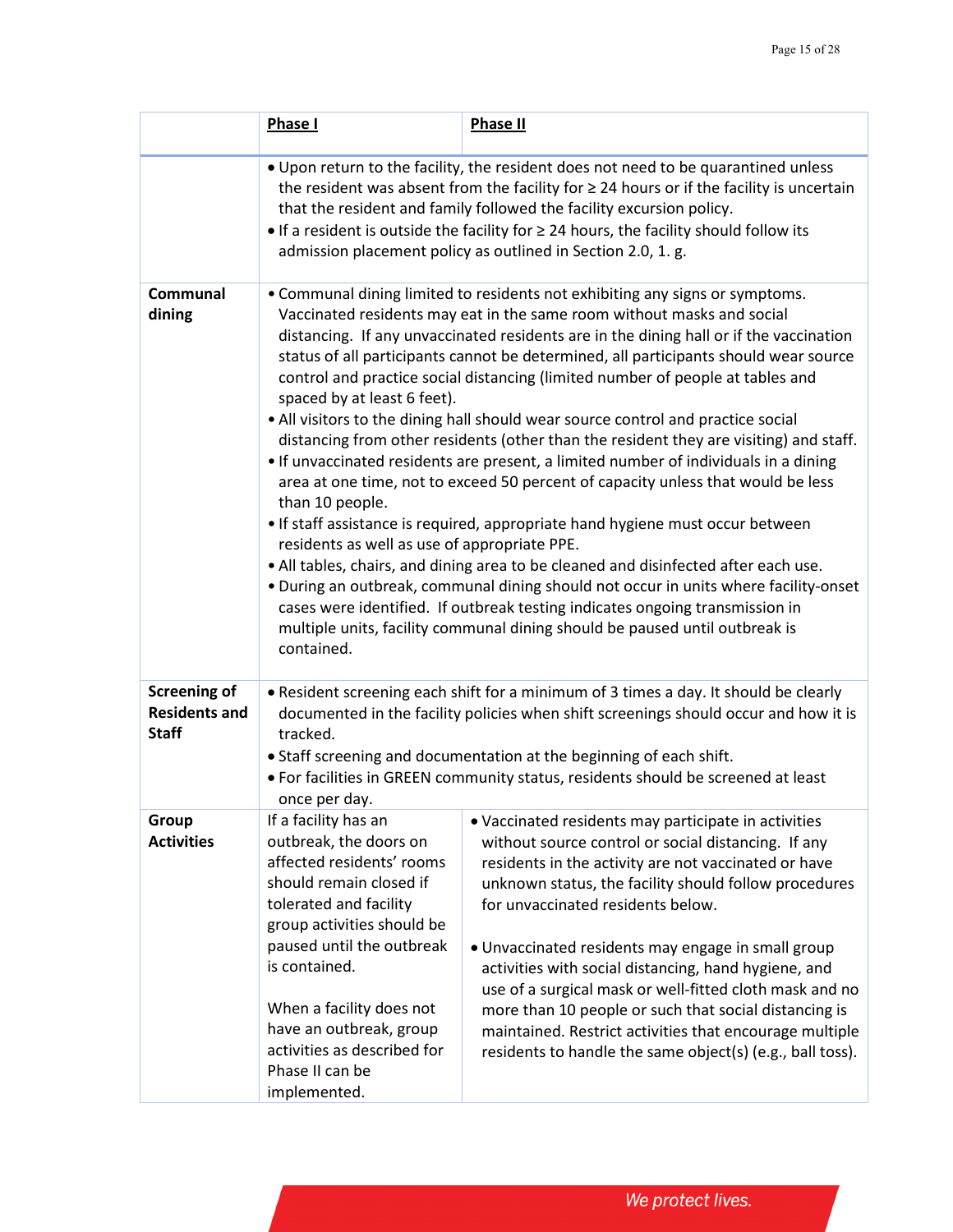|                                     | <b>Phase I</b>                                                                                                                                                                                                                                                                                                                                                                                                                                                               | <b>Phase II</b>                                                                                                                                                                                                                                                                                                                                                                                                                                                                                                                                                                                                                                                                                                                                                                                                                                                                                                                                                                                                                 |
|-------------------------------------|------------------------------------------------------------------------------------------------------------------------------------------------------------------------------------------------------------------------------------------------------------------------------------------------------------------------------------------------------------------------------------------------------------------------------------------------------------------------------|---------------------------------------------------------------------------------------------------------------------------------------------------------------------------------------------------------------------------------------------------------------------------------------------------------------------------------------------------------------------------------------------------------------------------------------------------------------------------------------------------------------------------------------------------------------------------------------------------------------------------------------------------------------------------------------------------------------------------------------------------------------------------------------------------------------------------------------------------------------------------------------------------------------------------------------------------------------------------------------------------------------------------------|
|                                     |                                                                                                                                                                                                                                                                                                                                                                                                                                                                              | • Consider establishing resident cohorts for activities<br>(i.e., the same group of residents dine and engage in<br>activities consistently) to the extent possible.<br>• All communal high-touch surfaces should be<br>disinfected after residents or staff vacate an area.<br>• Prioritize outdoor settings for activities when<br>possible.<br>These guidelines will be updated as CDC provides<br>additional data.                                                                                                                                                                                                                                                                                                                                                                                                                                                                                                                                                                                                          |
| <b>Salons</b>                       | Entry of beautician or<br>barber should be paused<br>during an outbreak.<br>When an outbreak is not<br>occurring, the facility<br>needs to conduct a risk<br>assessment to determine<br>if it can safely manage<br>these staff and offer<br>services for COVID-19<br>negative, and<br>asymptomatic residents<br>(see Infection Control Risk<br>Assessment and<br>Directions under DPH<br>Resources at<br>https://dph.georgia.gov/c<br>ovid-19-long-term-care-<br>facilities) | Entry of beautician or barber should be evaluated<br>based on a facility risk assessment to determine if it can<br>safely include these staff at its facility for COVID-19<br>negative and asymptomatic residents (see Infection<br><b>Control Risk Assessment and Directions under DPH</b><br>Resources at https://dph.georgia.gov/covid-19-long-<br>term-care-facilities). The following requirements shall<br>be followed:<br>. The beautician or barber should largely remain in the<br>salon area and avoid common areas of the facility.<br>When in common areas for entry/exit, hygiene and<br>meals, the beautician and barber must social distance<br>from staff, residents, and visitors.<br>• Hood dryers are preferred.<br>• Residents and beauticians/barbers must wear a face<br>mask during their salon visit.<br>. The same guidelines need to be followed for trimming<br>beard with two exceptions: (1) facemask removal only<br>for the time to trim facial hair and (2) no other<br>residents in the salon. |
| On site gym<br>or fitness<br>center | Gyms should be closed<br>during an outbreak.<br>If an outbreak is not<br>occurring, gym access is<br>limited to COVID-19<br>negative or asymptomatic<br>residents who meet<br>criteria for discontinuation<br>of transmission-based<br>precautions. Visitors<br>should not be allowed in<br>gyms.                                                                                                                                                                            | • Gym access is limited to COVID-19 negative or<br>asymptomatic residents or residents who meet<br>criteria for discontinuation for transmission-based<br>precautions.<br>• Gym equipment is to be cleaned and disinfected after<br>each use. Gym is to be cleaned and disinfected at<br>least daily.<br>• Physical therapy is addressed under medically<br>necessary visits (see Resident trips outside the facility<br>for medically necessary reasons).                                                                                                                                                                                                                                                                                                                                                                                                                                                                                                                                                                      |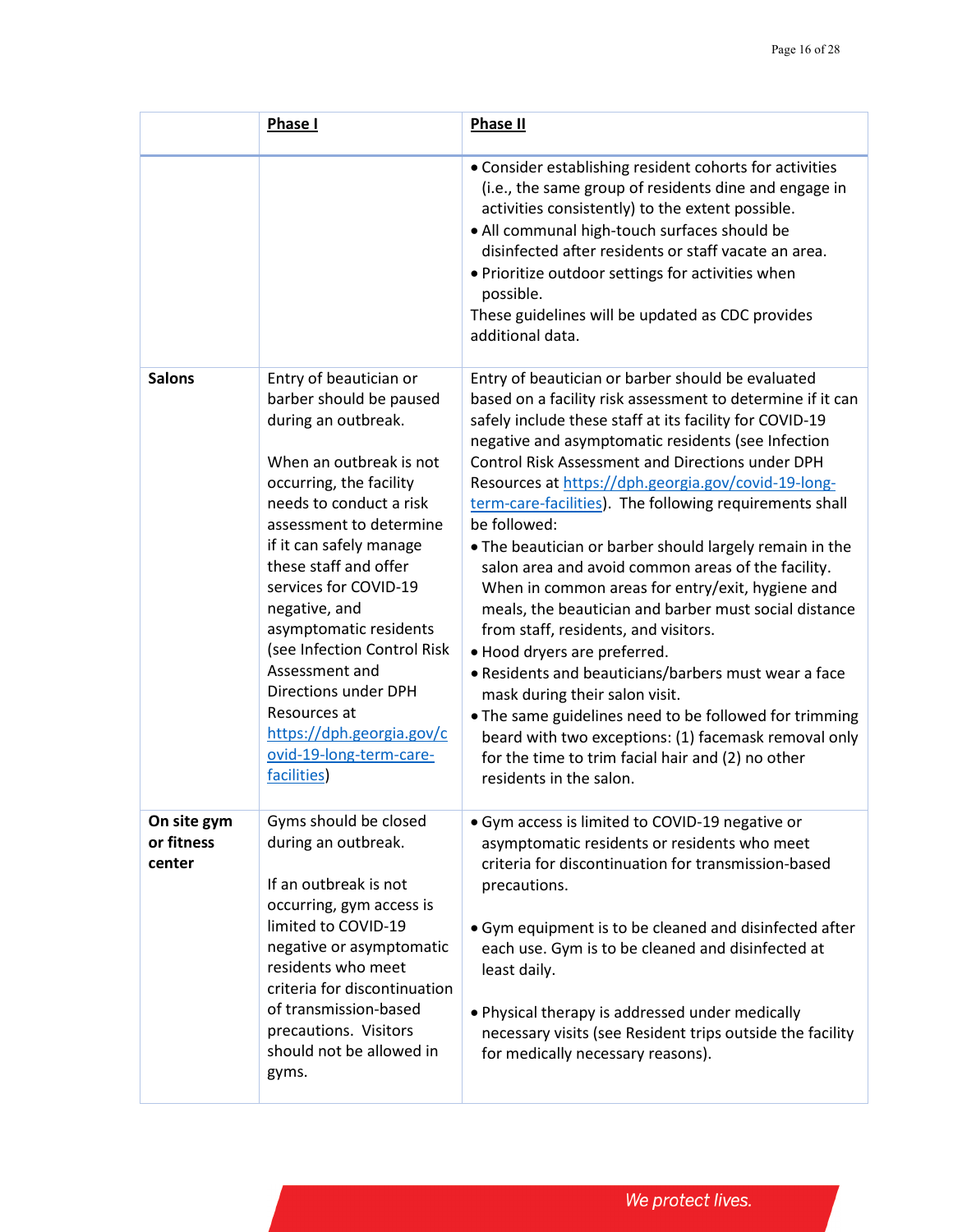|                                                            | Phase I                                                                                                                                                                                              | Phase II                                                                                                                                                                                                                                                                                                                                                                                                                                                                                                                                                                                                                                                                                                                                                                                          |
|------------------------------------------------------------|------------------------------------------------------------------------------------------------------------------------------------------------------------------------------------------------------|---------------------------------------------------------------------------------------------------------------------------------------------------------------------------------------------------------------------------------------------------------------------------------------------------------------------------------------------------------------------------------------------------------------------------------------------------------------------------------------------------------------------------------------------------------------------------------------------------------------------------------------------------------------------------------------------------------------------------------------------------------------------------------------------------|
| <b>Testing</b>                                             | • Facility shall report<br>progress towards<br>completion of baseline<br>testing for staff and<br>residents, as described<br>in Section 4.0.<br>• See additional testing<br>guidance in Section 4.0. | • See testing guidance in Section 4.0.                                                                                                                                                                                                                                                                                                                                                                                                                                                                                                                                                                                                                                                                                                                                                            |
| <b>Testing and</b><br><b>Resident</b><br><b>Management</b> |                                                                                                                                                                                                      | See Section 2.0 for further details on setting up a COVID Unit, an Observation Unit,<br>and Management of Positive and symptomatic residents and their roommates.                                                                                                                                                                                                                                                                                                                                                                                                                                                                                                                                                                                                                                 |
| <b>Phase</b><br>regression                                 | • Not Applicable.                                                                                                                                                                                    | • A facility will continue to monitor for the presence of<br>COVID-19 in their buildings. This will occur through<br>daily resident screening and staff screening before<br>each shift and through the review of the facility<br>COVID-19 data, which includes COVID-19 cases,<br>availability of PPE, laboratory testing, and alcohol-<br>based hand rub.<br>. If one or more staff or facility-onset resident is<br>confirmed positive for COVID-19 the facility will<br>return to Phase I. Once 14 days have passed with no<br>additional residents or staff testing positive for<br>COVID-19, the facility has demonstrated the ability to<br>mitigate the spread of COVID-19 and may return to<br>Phase II of the reopening process.<br>. The facility also returns to Phase I when the data |
|                                                            |                                                                                                                                                                                                      | criteria for Phases II are no longer met.                                                                                                                                                                                                                                                                                                                                                                                                                                                                                                                                                                                                                                                                                                                                                         |

*References*: Facilities should consult these authorities on a regular basis to ensure current understanding of guidance and recommendations:

- CMS website: [https://www.cms.gov/About-CMS/Agency-Information/Emergency/EPRO/Current-](https://www.cms.gov/About-CMS/Agency-Information/Emergency/EPRO/Current-Emergencies/Current-Emergencies-page)[Emergencies/Current-Emergencies-page](https://www.cms.gov/About-CMS/Agency-Information/Emergency/EPRO/Current-Emergencies/Current-Emergencies-page)
- CDC website[: https://www.cdc.gov/coronavirus/2019-ncov/healthcare-facilities/index.html](https://www.cdc.gov/coronavirus/2019-ncov/healthcare-facilities/index.html)
- GA Department of Public Health Website:<https://dph.georgia.gov/> • District health department; see [district health department](https://dph.georgia.gov/document/document/directory-district-epidemiologists/download)

(https://dph.georgia.gov/document/document/directory-district-epidemiologists/download). • Georgia Department of Public Health: emai[l hai@dph.ga.gov.](mailto:hai@dph.ga.gov)

# **Section 4.0 Testing Requirements and Guidance**

1. Testing requirements and recommendations for nursing homes and other long-term care facilities are summarized below: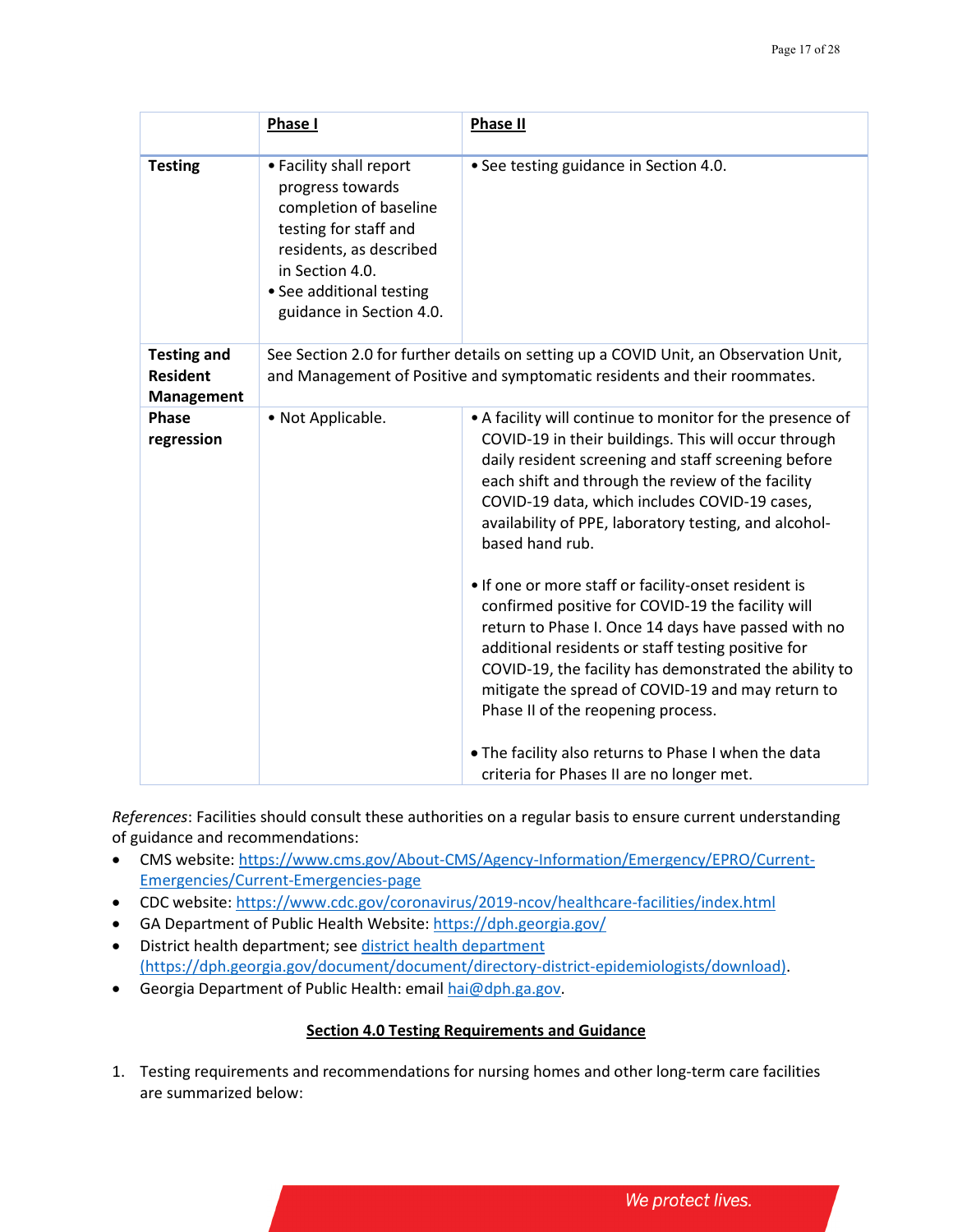|                                       | <b>Nursing homes</b> | Other long-term care facilities |
|---------------------------------------|----------------------|---------------------------------|
| <b>Baseline testing</b>               | <b>CMS Required</b>  | Required for Personal Care      |
|                                       |                      | Homes with 25 beds or more      |
|                                       |                      | and Assisted Living             |
|                                       |                      | Communities under O.C.G.A.      |
|                                       |                      | $31 - 7 - 12.6$                 |
| <b>Test Symptomatic Residents</b>     | <b>CMS Required</b>  | DPH Recommended                 |
| and Staff                             |                      |                                 |
| <b>Outbreak Testing</b>               | <b>CMS Required</b>  | DPH Recommended                 |
| <b>Serial Testing of Unvaccinated</b> | <b>CMS Required</b>  | Not DPH Recommended             |
| <b>Staff during non-outbreak</b>      |                      |                                 |
| status                                |                      |                                 |

- 2. On May 18, 2020, CMS issued QSO-20-30-NH, Nursing Home Reopening Recommendations for State and Local Officials. The document provides guidance for State Survey Agencies and other state officials to determine how nursing facilities may begin to lift restrictions previously imposed to mitigate the spread of COVID-19. CMS indicates in the above referenced QSO memorandum that testing will be a critical part of a facility lifting restrictions on operations.
- 3. On August 25, 2020, CMS has issued interim final rules requirement for testing of residents and staff [\(https://www.cms.gov/files/document/covid-ifc-3-8-25-20.pdf\)](https://www.cms.gov/files/document/covid-ifc-3-8-25-20.pdf), and on August 26, 2020 (updated April 27, 2021), CMS issued QSO-20-38-NH (https://www.cms.gov/files/document/qso-20-38 nh.pdf), which provides some details on requirements for resident and staff testing.
	- a. *Antigen, PCR and Serology Tests.*
		- i. All long-term care facilities need to arrange with a commercial laboratory to conduct nucleic acid (i.e., PCR) testing for SARS-CoV-2 (see Section 1.0: 1(c)-(d)). As part of this arrangement, facilities need to have a procedure in place to retain supplies at their facility or to receive them via overnight shipping. Although antigen testing may be conducted in many circumstances, nursing homes need to maintain access to PCR testing for confirmatory testing.
		- ii. The U.S. Department of Health and Human Services (HHS) announced the distribution of rapid, antigen point-of-care (POC) testing devices to some facilities. On August 26, 2020 (updated April 27 2021), CMS issued QSO-20-38-NH (https://www.cms.gov/files/document/qso-20-38-nh.pdf), which specifies nursing homes with a CLIA waiver [\(https://www.cms.gov/Regulations-and-](https://www.cms.gov/Regulations-and-Guidance/Legislation/CLIA/Downloads/HowObtainCertificateofWaiver.pdf)[Guidance/Legislation/CLIA/Downloads/HowObtainCertificateofWaiver.pdf\)](https://www.cms.gov/Regulations-and-Guidance/Legislation/CLIA/Downloads/HowObtainCertificateofWaiver.pdf) can meet testing requirements using the POC devices. Other long-term facilities may apply for a CLIA waiver to provide point of care antigen testing.
		- iii. If antigen testing is available, it can be used for rapid testing of symptomatic residents and staff, and all negative antigen tests for these individuals must be followed by collection and shipment of a specimen for PCR testing within 48 hours. Clinicians should use their judgment to determine if a resident has signs or symptoms compatible with COVID-19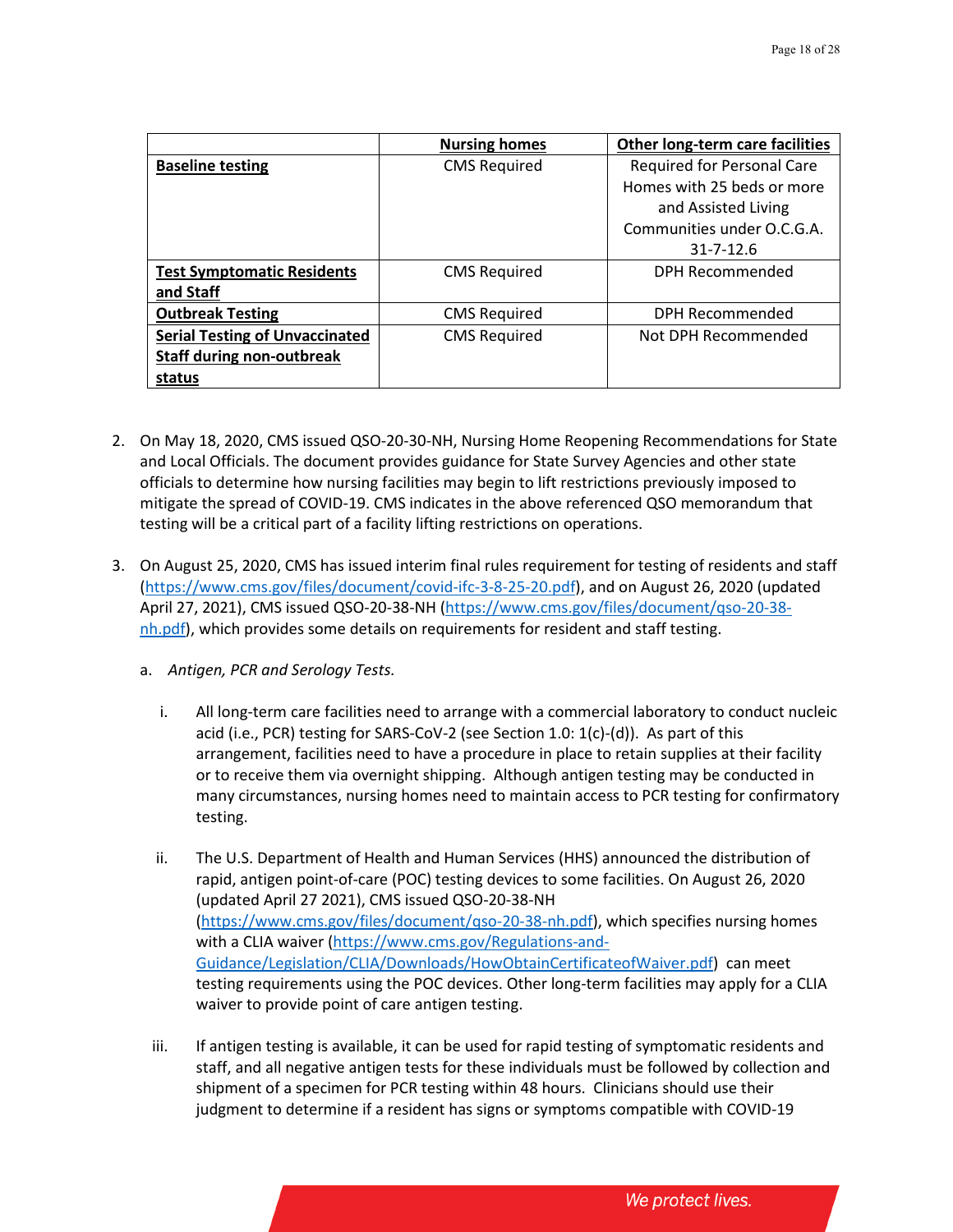[\(https://www.cdc.gov/coronavirus/2019-ncov/symptoms-testing/symptoms.html\)](https://www.cdc.gov/coronavirus/2019-ncov/symptoms-testing/symptoms.html) and whether the resident should be tested. Most residents with confirmed COVID-19 have developed fever and/or symptoms of acute respiratory illness (e.g., cough) but some infected residents may present with other symptoms (e.g., altered smell or taste) as well. Clinicians are encouraged to consider testing for other causes of respiratory illness, for example influenza, in addition to testing for SARS-CoV-2 depending on resident age, season, or clinical setting; detection of one respiratory pathogen (e.g., influenza) does not exclude the potential for co-infection with SARS-CoV-2.

- iv. Antigen tests may be used to test unvaccinated asymptomatic staff to meet CMS nursing home staff serial testing requirements based on local incidence of COVID-19 (https://www.cdc.gov/coronavirus/2019-ncov/symptoms-testing/symptoms.html). Facilities should follow CDC test considerations [\(https://www.cdc.gov/coronavirus/2019](https://www.cdc.gov/coronavirus/2019-ncov/hcp/nursing-homes-antigen-testing.html) [ncov/hcp/nursing-homes-antigen-testing.html\)](https://www.cdc.gov/coronavirus/2019-ncov/hcp/nursing-homes-antigen-testing.html) and interpretation guidance [\(https://www.cdc.gov/coronavirus/2019-ncov/downloads/hcp/nursing-home-testing](https://www.cdc.gov/coronavirus/2019-ncov/downloads/hcp/nursing-home-testing-algorithm-508.pdf)[algorithm-508.pdf\)](https://www.cdc.gov/coronavirus/2019-ncov/downloads/hcp/nursing-home-testing-algorithm-508.pdf).
- v. Antigen tests may be used to test asymptomatic residents and staff as part of a COVID-19 outbreak response. Facilities should follow CDC test considerations and interpretation guidance. COVID-19 outbreaks must be reported to the district [health department;](https://dph.georgia.gov/document/document/directory-district-epidemiologists/download) this includes reporting positive residents or staff identified through PCR or antigen testing.
- vi. Antigen Test Results. U.S. Health and Human Services requires reporting of all antigen point of care tests (i.e., positive, negative, inconclusive, or equivocal, and invalid). For nursing homes, DPH strongly recommends nursing homes report antigen point of care testing results using NHSN. For other long-term care facilities (e.g., assisted living and personal care homes ≥25 beds), DPH offers a point-of-care test reporting portal at [https://sendss.state.ga.us/sendss/!ncov\\_poc.login.](https://sendss.state.ga.us/sendss/!ncov_poc.login)
- vii. PCR Test Results Laboratories report all positive and negative results for PCR to the DPH.
- viii. CDC is evaluating the performance of commercial antibody (serology) tests for SARS-CoV-2. At this time, DPH does not recommend serology testing as the sole basis for diagnosis of COVID-19 in residents or staff. In certain situations, serologic assays may be used in conjunction with viral detection tests to support clinical assessment of persons who present late in their illness.
- b. *Mandatory Baseline Testing.*
	- i. O.C.G.A. 31-7-12.6 requires all long-term care facilities to complete one-time baseline testing for all residents and direct care staff no later than September 28, 2020. Direct care staff includes any employee, facility volunteer, or contract staff who provide to residents any personal services, including but not limited to, medication administration or assistance, assistance with ambulation and transfer, and essential activities of daily living, such as eating, bathing, grooming, dressing, toileting, or any other limited nursing services.
	- ii. All long-term care facilities must conduct baseline testing for all residents and direct-care staff before progressing to Phase II. Baseline testing can identify asymptomatic and pre-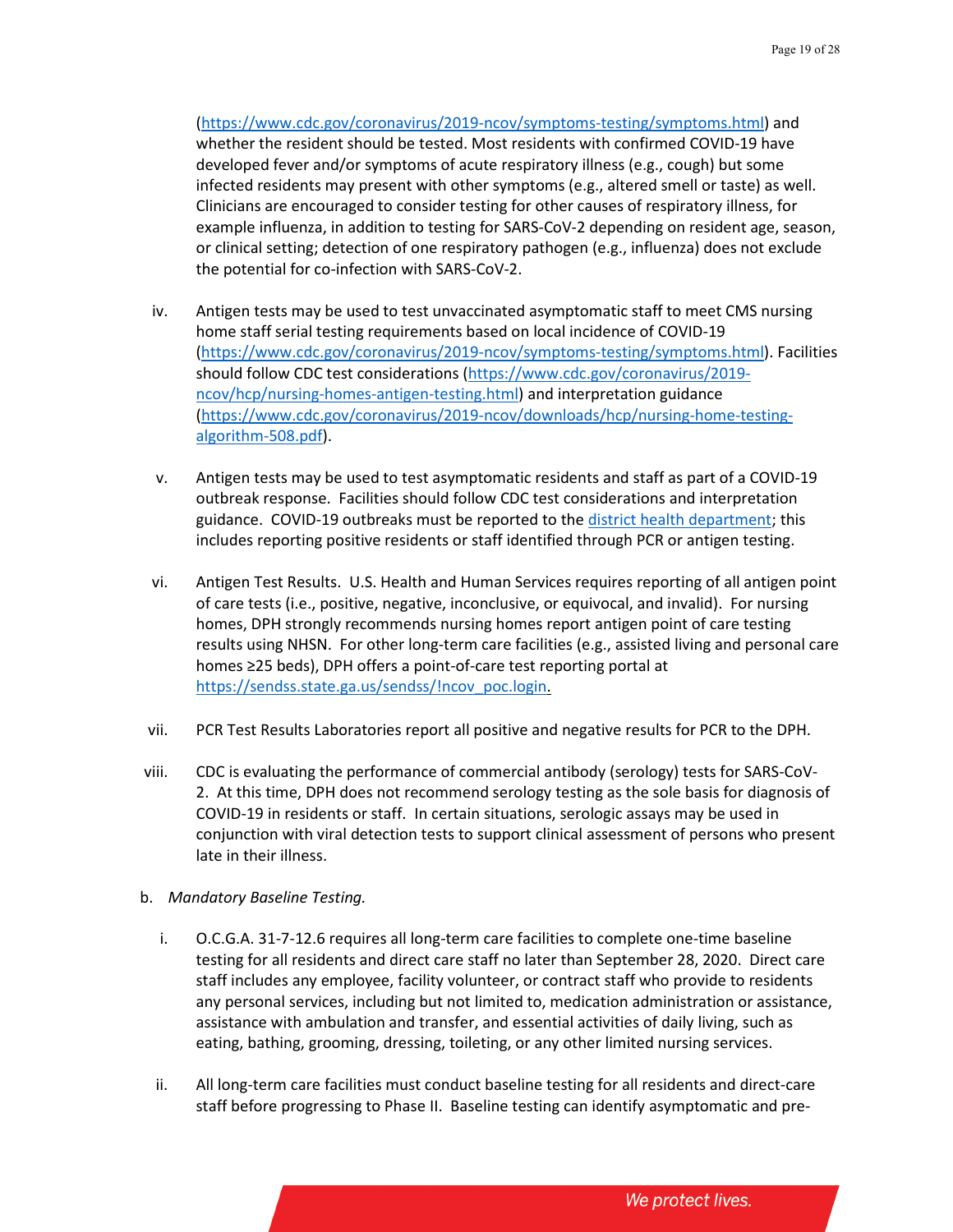symptomatic residents and healthcare workers so that informed decisions can guide appropriate steps for containment. Baseline testing should include testing all staff and residents except individuals previously testing positive in the past 3 months.

- c. *Additional Testing Guidance for Residents and Staff.*
	- i. Immediately test any resident or staff with symptoms regardless of vaccination status.
	- ii. Asymptomatic residents or staff who have previously tested positive for SARS-CoV-2 (by PCR or antigen detection methods) and recovered (i.e., have met criteria for removal from isolation or return to work) should not be retested for 3 months. CDC has reported prolonged PCR positive tests without evidence of infectiousness. In one study, individuals were reported to have positive COVID-19 tests for up to 12 weeks post initial positive. Residents and staff who develop new symptoms of COVID-19 should be retested regardless of previous infection.
	- iii. Consider testing any staff who had close contact with an individual and exposure is considered high risk (https://www.cdc.gov/coronavirus/2019-ncov/hcp/guidance-riskassesment-hcp.html), either at work or in the local community that has tested positive for COVID-19. For certain exposures believed to pose a high risk, CDC recommends that exposed staff that are unvaccinated and >90 days from COVID-19 diagnosis be excluded from work for 14 days following the exposure. When testing is readily available, performing testing during the 14-day post-exposure period can be considered to more quickly identify pre-symptomatic staff who could contribute to SARS-CoV-2 transmission. Facilities that elect to perform post-exposure testing of staff should be aware that testing only identifies the presence of virus at the time of the test. It is possible that staff can tested negative because they are in the early stages in their infection when the sample is collected. In such situations, repeat testing can be considered.
	- iv. Staff that decline testing should be treated as having a positive or unknown COVID-19 status. The facility should make recommendations based on whether they are in conventional, contingency, or crisis capacity status [\(https://www.cdc.gov/coronavirus/2019](https://www.cdc.gov/coronavirus/2019-ncov/hcp/return-to-work.html) [ncov/hcp/return-to-work.html\)](https://www.cdc.gov/coronavirus/2019-ncov/hcp/return-to-work.html).
	- v. Facilities need to follow their respective policies regarding staff testing as a condition of employment.
- d. *Testing for Indoor Visitors.*
	- i. Recommend testing of unvaccinated indoor visitors if feasible, particularly those that visit more than once per week. Visitors may be tested weekly using an on-site rapid test or they may provide test results representing the testing conducted in the past 2-3 days.
- e. *Outbreak Response Testing.*
	- i. In the event of an outbreak (one or more cases in a staff or a facility-onset resident case), facilities should conduct testing every 3 to 7 days of all staff and residents except those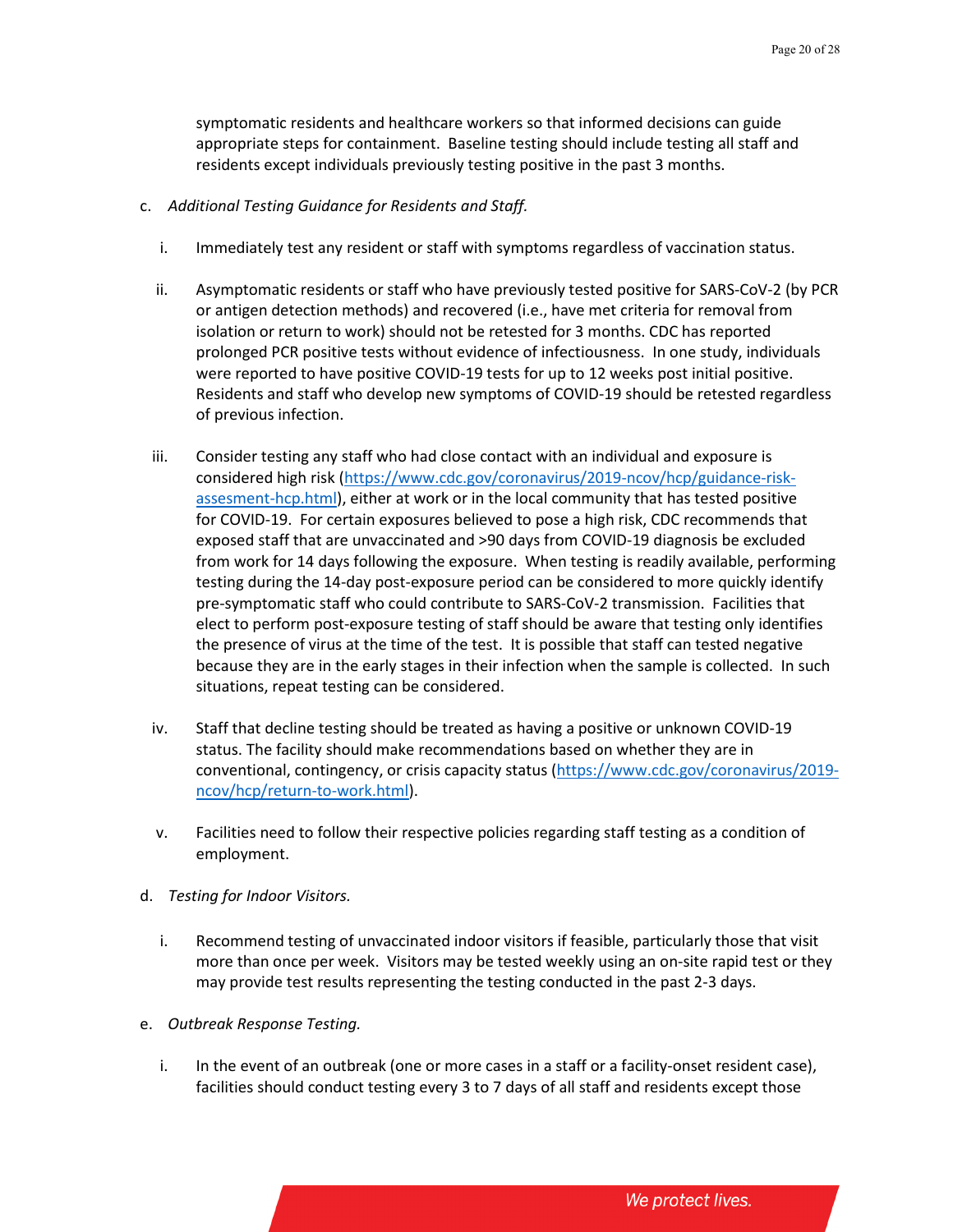previously testing positive in the past 90 days [\(https://www.cdc.gov/coronavirus/2019](https://www.cdc.gov/coronavirus/2019-ncov/hcp/nursing-homes-testing.html) [ncov/hcp/nursing-homes-testing.html\)](https://www.cdc.gov/coronavirus/2019-ncov/hcp/nursing-homes-testing.html).

- ii. Testing should be conducted every 3 to 7 days until there are no new cases among staff or nursing-home onset cases among residents for the previous 14 days (at a minimum testing should be conducted twice). Testing in response to an outbreak is required by CMS for nursing homes as of August 25, 2020 (see [https://www.cms.gov/files/document/covid-ifc-3-](https://www.cms.gov/files/document/covid-ifc-3-8-25-20.pdf) [8-25-20.pdf\)](https://www.cms.gov/files/document/covid-ifc-3-8-25-20.pdf).
- iii. Once a facility is no longer conducting weekly outbreak response testing, it should immediately return to testing any residents or staff with symptoms.
- iv. The trigger to resume weekly outbreak response testing is the identification of a facilityonset case in a resident or a case in a staff member.
- v. Direct care staff and staff directly exposed to residents through job responsibilities (e.g., environmental services) declining testing should be treated as having a positive or unknown COVID-19 status. The facility should make recommendations based on their current status: conventional, contingency, and crisis capacity [\(https://www.cdc.gov/coronavirus/2019](https://www.cdc.gov/coronavirus/2019-ncov/hcp/return-to-work.html) [ncov/hcp/return-to-work.html\)](https://www.cdc.gov/coronavirus/2019-ncov/hcp/return-to-work.html).
- f. *Serial Testing of Asymptomatic Nursing Home Staff.*
	- i. On August 26, 2020 (updated April 27, 2021), CMS issued QSO-20-38-NH (https://www.cms.gov/files/document/qso-20-38-nh.pdf), Additional Policy and Regulatory Revisions in Response to the COVID-19 Public Health Emergency related to Long-Term Care Facility Testing Requirements. The County Positivity Rate is posted at this CMS web site: [https://data.cms.gov/stories/s/COVID-19-Nursing-Home-Data/bkwz-xpvg.](https://data.cms.gov/stories/s/COVID-19-Nursing-Home-Data/bkwz-xpvg) The following information is from QSO-20-38-NH. More information on County Positivity Classification be found here:
		- 1. DPH LTCF County Test Positivity Report posted Mondays at [https://dph.georgia.gov/covid-19-long-term-care-facilities.](https://gcc01.safelinks.protection.outlook.com/?url=https%3A%2F%2Fdph.georgia.gov%2Fcovid-19-long-term-care-facilities&data=02%7C01%7Cmegan.andrews%40dph.ga.gov%7C7b62fc11d3e14fc0c4f308d86b8de5df%7C512da10d071b4b948abc9ec4044d1516%7C0%7C0%7C637377604469013913&sdata=la2REMIhaee73lv3oAKbtyBhC%2BhO3rnIVo3aJxmGlxY%3D&reserved=0)
		- 2. CMS County Test Positivity Report: [https://data.cms.gov/stories/s/COVID-19-Nursing-](https://data.cms.gov/stories/s/COVID-19-Nursing-Home-Data/bkwz-xpvg)[Home-Data/bkwz-xpvg.](https://data.cms.gov/stories/s/COVID-19-Nursing-Home-Data/bkwz-xpvg)

| <b>Community COVID-19 Activity</b> | <b>County Positivity Classification</b> | Minimum Testing Frequency of |
|------------------------------------|-----------------------------------------|------------------------------|
|                                    |                                         | Unvaccinated Staff           |
| Low                                | Green                                   | Once a month                 |
| Medium                             | Yellow                                  | Once a week*                 |
| High                               | Red                                     | Twice a week*                |

\*This frequency presumes availability of Point of Care Testing on-site at the nursing home or testing by a laboratory where turnaround is <48 hours. If the 48-hour turnaround time cannot be met due to community testing shortages, limited access, or inability of laboratories to process tests within 48 hours, the facility should document its efforts to obtain quick turnaround test results with the identified laboratories and contact with local or state health departments.

ii. The nursing home should begin testing all unvaccinated staff at the frequency prescribed in the Routine Testing table based on the county positivity rate reported in the past week.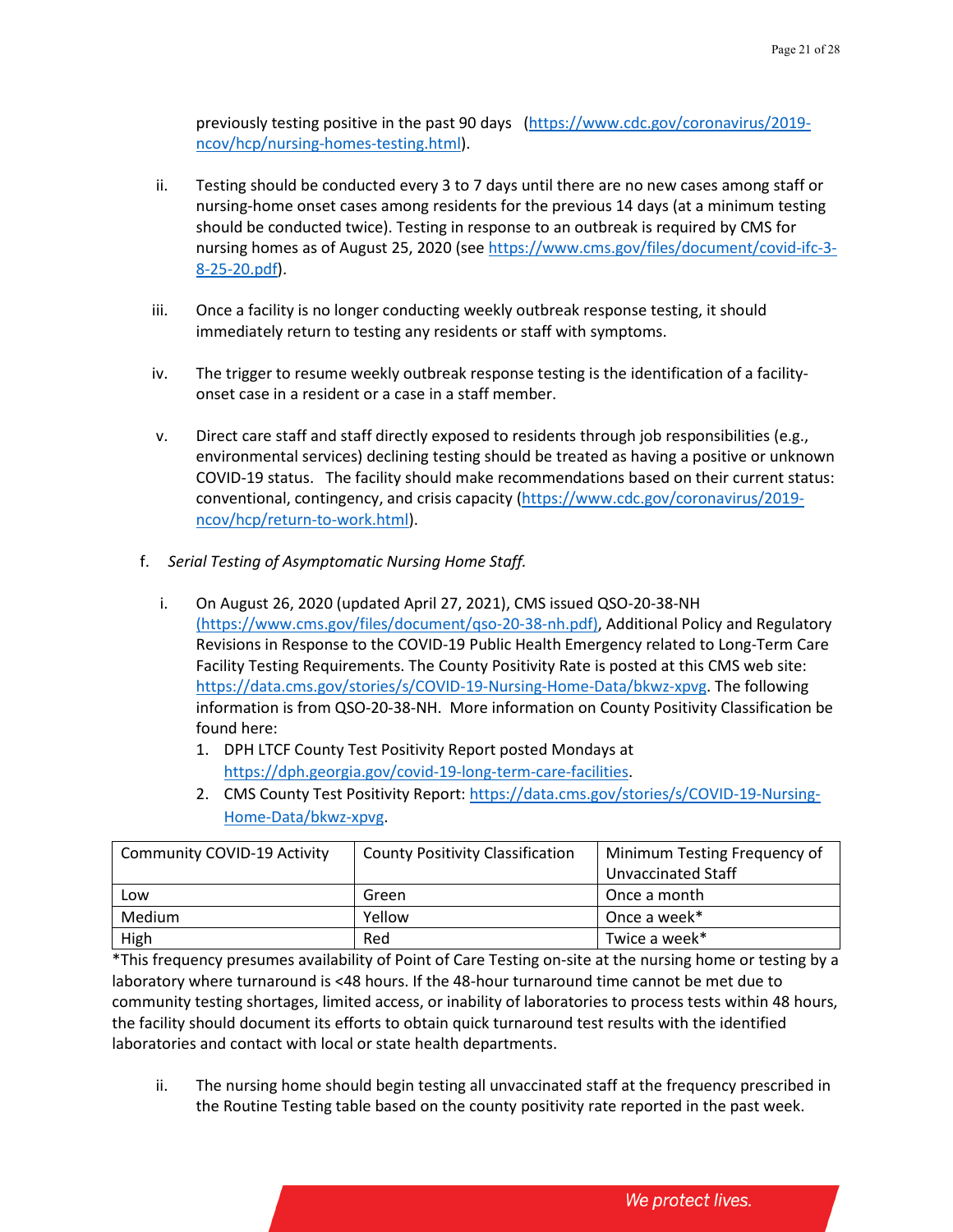Nursing homes should monitor their county positivity rate every other week (e.g., first and third Monday of every month) and adjust the frequency of performing staff testing according to the table above. Vaccinated staff do not need to be routinely tested.

- iii. If the county positivity rate increases to a higher level of activity, the nursing home should begin testing staff at the frequency shown in the table above as soon as the criteria for the higher activity are met.
- iv. If the county positivity rate decreases to a lower level of activity, the nursing home should continue testing unvaccinated staff at the higher frequency level until the county positivity rate has remained at the lower activity level for at least two weeks before reducing testing frequency. See QSO-20-38-NH (https://www.cms.gov/files/document/qso-20-38-nh.pdf) for more details.
- g. *Test Result Reporting.*
	- i. All long-term care facilities should report resident and staff cases (including baseline testing) to their [district health department](https://dph.georgia.gov/document/document/directory-district-epidemiologists/download) and all data required to the State COVID Long-Term Care Facility Database at (https://covid19.hfrddb.dch.ga.gov [Open with Explorer]; Password: \$RFV3edc@WSX1qaz). Nursing homes also need to report data to National Healthcare Safety Network (NHSN); see Section 8.0 for conferring rights to the State of Georgia.
	- ii. Pursuant to O.C.G.A. 31-7-12.5, long-term care facilities must also notify residents and their representatives or legal surrogates by 5:00 P.M. the next calendar day following the occurrence of either a single confirmed infection of COVID-19 or three or more residents or staff with new-onset of respiratory symptoms occurring within 72 hours of each other.
	- iii. All on-site antigen testing conducted by long-term care facilities must be reported to DPH for all testing completed for each individual tested. CMS reporting requirements can be found here (https://www.hhs.gov/sites/default/files/covid-19-laboratory-data-reportingguidance.pdf). See Section 4. Part 3.a.vii and viii for more information on reporting test results.

#### **Section 5.0 Guidance for Time Outdoors, Window Visits, and Outdoor Visits**

- 1. This section provides guidelines for allowing residents to have time outdoors, outdoor visits, and window visits. This guidance also includes recommendations for safe transport of residents to participate in these activities. Georgia long-term care facilities should follow these guidelines to offer outdoor and visitation guidance for its residents.
- 2. *Safely Transporting Residents to Have Time Outdoors, Window Visits, and for Outdoor Visits.*
	- a. Staff should wear appropriate source control PPE (i.e., eye protection) based upon community positivity rate or facility outbreak status and any other appropriate PPE.
	- b. Resident should wear a surgical mask or well-fitted cloth mask if tolerated.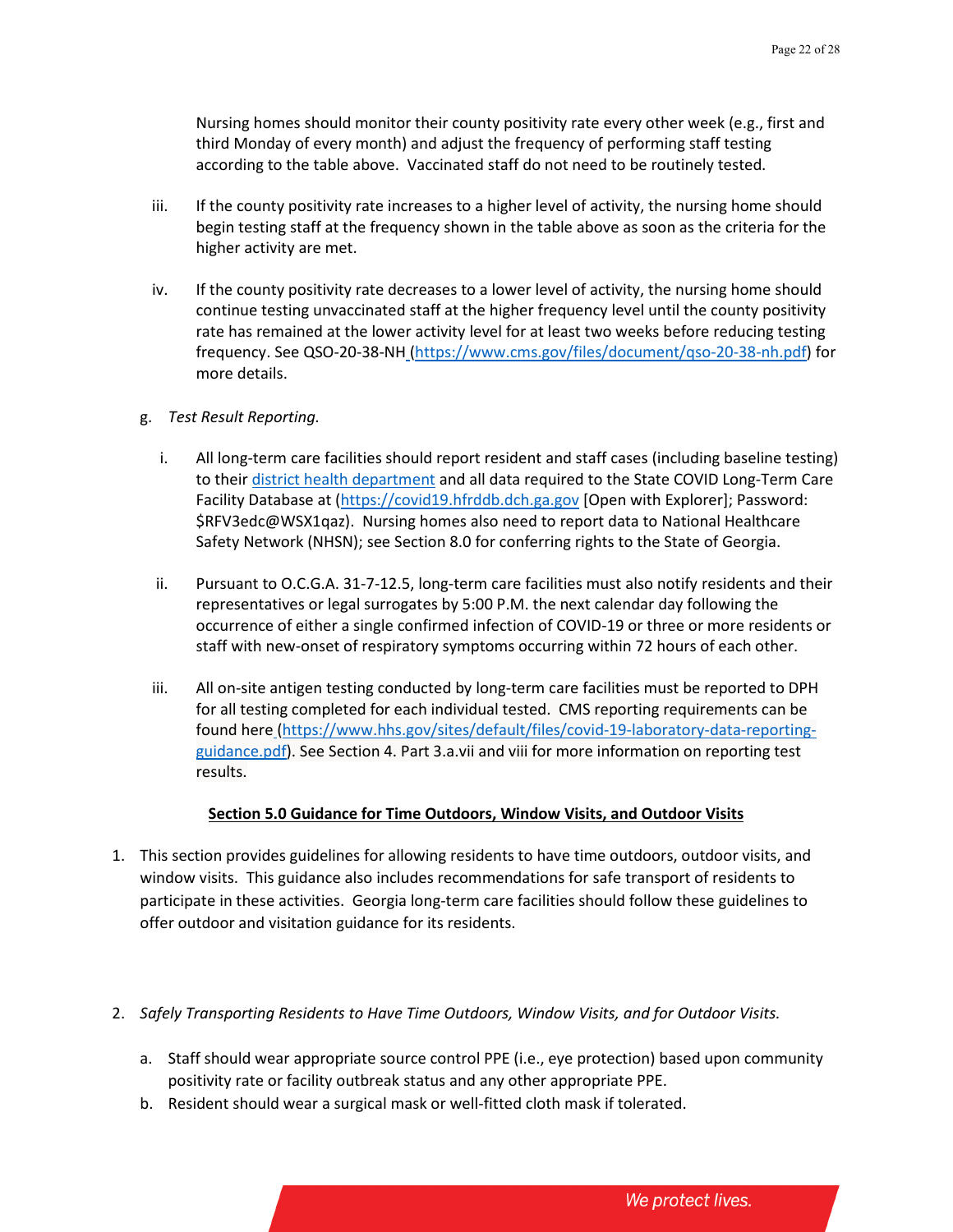- c. Resident treatments should be performed in the resident's room (except in emergency situations).
- d. Prior to departing room, the resident should void/have incontinence care provided and put on clean clothes/gown. The resident should use soap/water for hand hygiene after using the bathroom.
- e. If resident utilizes a dedicated wheelchair/assistive device, staff should use multiple appropriate disinfectant wipes to wipe down all parts of the chair/device (e.g., handles, arm rest, seat back, seat, and wheels—clean areas from cleanest to dirtiest) following the disinfectants instructions for use (dwell/contact/kill time) and prior to resident being placed in wheelchair and/or prior to exiting their room, and again upon exiting the common areas, dining room, therapy gym, etc.
- f. Prior to departing room, ensure that the resident has performed hand hygiene with alcoholbased hand rub or washed hands with soap and water (if hands are visibly soiled) and donned clean clothes. Teach the resident how to properly perform hand hygiene with alcohol-based hand rub and soap/water. Validate comprehension by return demonstration by staff.
- g. Staff should perform hand hygiene before and after resident contact (after leaving resident in visitation area and prior to retrieving resident) as well as other hand hygiene indications.
- h. Upon re-entry to the facility, staff and residents should perform hand hygiene.
- 3. *Allowing Residents to Have Time Outdoors.*
	- a. Resident time outdoors is not recommended during widespread outbreaks.
	- b. Current COVID-19 positive residents, residents with COVID-19 signs or symptoms, and residents in quarantine in the Observation Unit are not eligible for time outdoors.
		- i. Assess the size of the outside space. Determine how many residents/staff can safely go out at once while adhering to social distancing. Assess the necessity for social distancing of residents (i.e., roommates, spouses, siblings).
		- ii. Consider marking areas to support maintaining social distancing in designated outdoor space.
		- iii. Staff must accompany residents outside. While residents are outside, at least one staff member should be present.
		- iv. Residents who are suspected or confirmed of having COVID-19 should not go outside.
		- v. Determine the route to travel to get outside. The route should not go through the COVID-19 Unit or Observation Unit.
		- vi. Prior to leaving their room, the resident should don a mask and perform hand hygiene. If the resident cannot tolerate wearing a mask, they must adhere to social distancing.
	- vii. Follow the safe transport procedures to allow residents to have time outdoors, socially distanced.
	- viii. When erecting open tents or other structures outdoors to support outdoor visitation, ensure that such structures allow for natural ventilation and do not require mechanical ventilation, such as an air conditioner or fan.
- 4. *Window Visits.*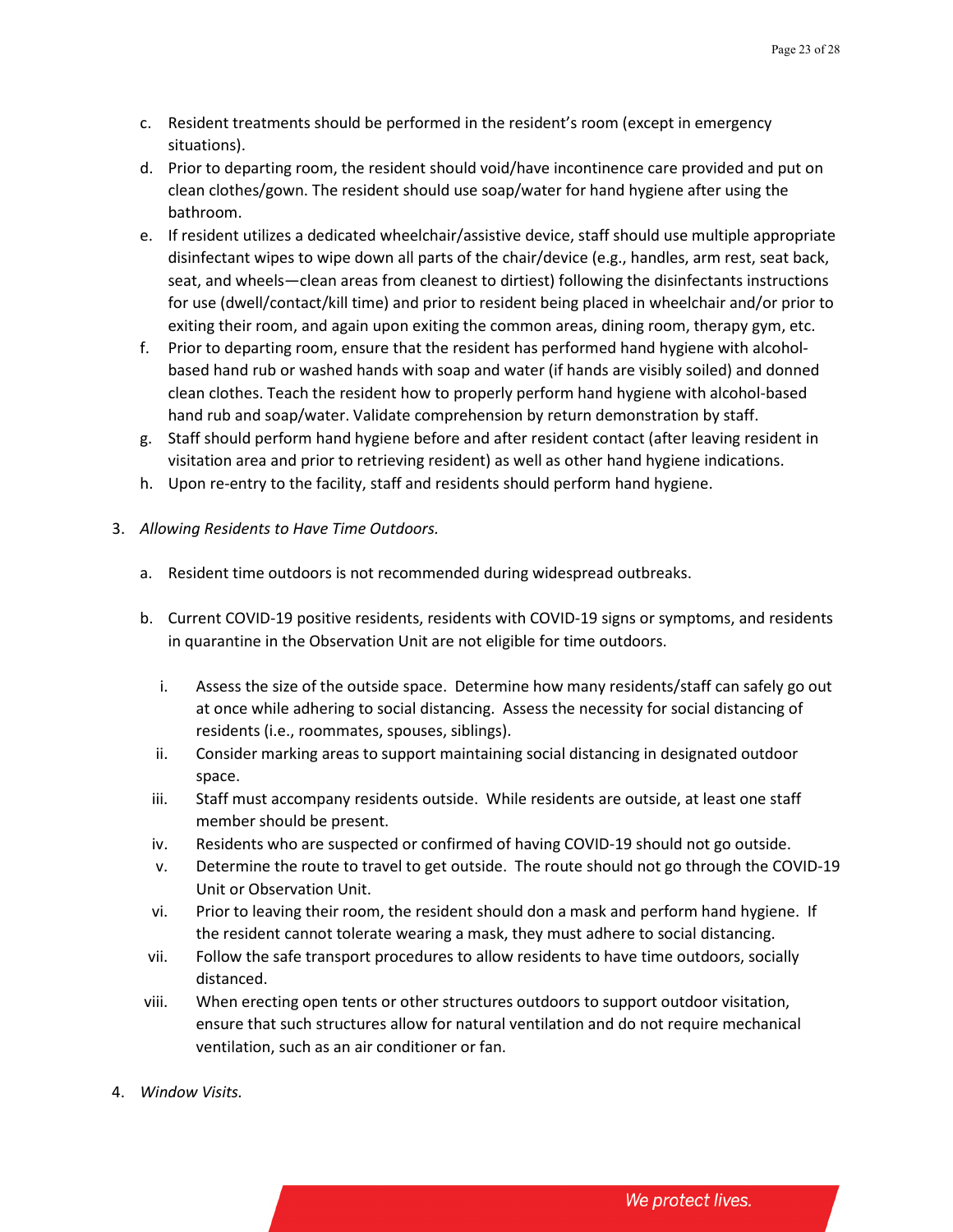- a. Window visits in the residents' room may be feasible during outbreaks. Window visits requiring moving the resident from their room should not occur during outbreaks.
- b. Window visits that require moving the resident from their room are not recommended for current COVID-19 positive residents, residents with COVID-19 signs or symptoms, and residents in quarantine in the Observation Unit. These residents can participate in window visits in their room.
	- i. Determine if it is appropriate for your facility have window visits:
		- 1. Consider if your residents have access to ground-floor windows and staffing to support window visits.
		- 2. If not, all residents have access to ground-floor windows, evaluate if the facility has an area with windows to which it can safety transport residents.
	- ii. Issue a communication to your families regarding your plans for window visits.
		- 1. Explain that with residents with dementia may not understand the rules of this type of visit and may become confused or frustrated. Residents may also become confused or scared if someone walks up to their window.
		- 2. Families need to plan for a window visit and notify the facility to make sure the resident is prepared to greet them and has access to a phone.
		- 3. For residents without window access, families will need to make appointments.
	- iii. For residents with windows in their rooms:
		- 1. If the resident's window will be open and if the resident or any visitors are not vaccinated, the resident should stay three feet from the window and wear a face mask. Visitors at the window outside the building, should sit 3 feet away from the window and wear a surgical mask or well-fitted cloth mask. When the visitor and resident are all vaccinated, masks and social distancing are not required.
		- 2. Unvaccinated visitors need to practice social distancing during the visit and sit 6 feet apart from other groups/visitors.
		- 3. Staff should monitor window visits and provide support, such as providing a telephone for communication if needed.
	- iv. For residents without windows in their rooms:
		- 1. Evaluate if your facility has a ground-floor common area with windows that can accommodate socially distanced residents inside and distanced visitors outside.
		- 2. Request that families make appointments in advance for window visits in common areas and have at least one staff monitor window visits.
		- 3. Limit the number of residents and visitors to ensure unvaccinated or unknown residents/visitors are socially distanced and set a policy for visit duration.
		- 4. Disinfect all surfaces in the visitation area, including chairs and tables.
- 5. *Outdoor Visits.*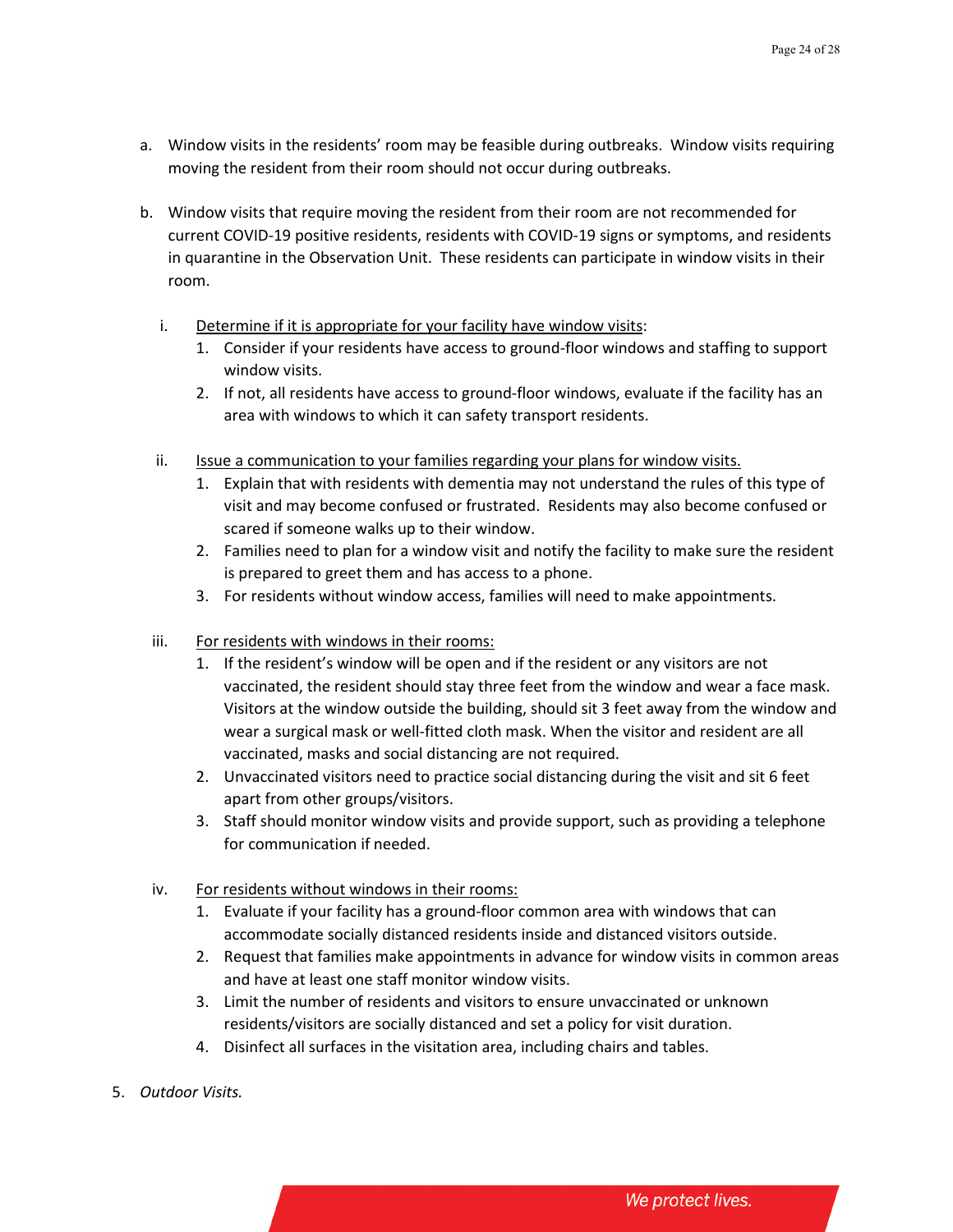# a. Facility-related recommendations

The facility visitation policy should address the following, at minimum:

- i. Establish a schedule for visitation hours. Determine number of visitors and visits. Visits to be by appointment only, or as coordinated by the facility, based on facility ability to manage infection control practices and social distancing as indicated in section 3.0.
- ii. Ensure adequate staff must be present to allow for helping transport residents and to assist with cleaning and disinfecting any visitation areas, as necessary.
- iii. Ensure that staff maintain visual observation but provide as much distance as necessary to allow for privacy of the visit conversation.
- iv. Have a system to ensure visitors are screened for signs and symptoms of COVID-19 at a screening location designated outside the building. Include a system to request vaccination status during visitor's initial visit and include process to protect and communicate this information.
- v. Have a system to ensure residents and visitors always wear a mask when indicated.
- vi. Designate outdoor visitation spaces to be accessible to visitors without walking through the facility.
- vii. Ensure outdoor visitation spaces support social distancing of at least 6 feet between the visitor and resident unless both the resident and visitor(s) are vaccinated.
- viii. Provide alcohol-based hand rub to persons visiting residents and provide signage or verbal reminders of correct use.
- ix. Ensure cleaning and disinfection of visitation area between each use.
- x. Establish additional guidelines as needed to ensure the safety of visitations and their facility operations. These guidelines must be reasonable and must consider the individual needs of residents.
- xi. Consider weather conditions when permitting outdoor visitation. Visits may be prohibited or cancelled if weather conditions pose a potential safety risk.
- xii. Ensure that open tents or other structures outdoors to support outdoor visitation allow for natural ventilation and do not require mechanical ventilation, such as an air conditioner or fan.
- b. Resident-related recommendations
	- i. Residents who have had COVID-19 must no longer require transmission-based precautions as outlined by the CDC and DPH guidelines in order to participate in outdoor visitation.
	- ii. Residents must wear a mask as tolerated.
- c. Visitor-related recommendations
	- i. Wear a mask, or other face covering, during the entire visit unless medically contraindicated.
	- ii. Use alcohol-based hand rub upon entering and exiting the visitation area.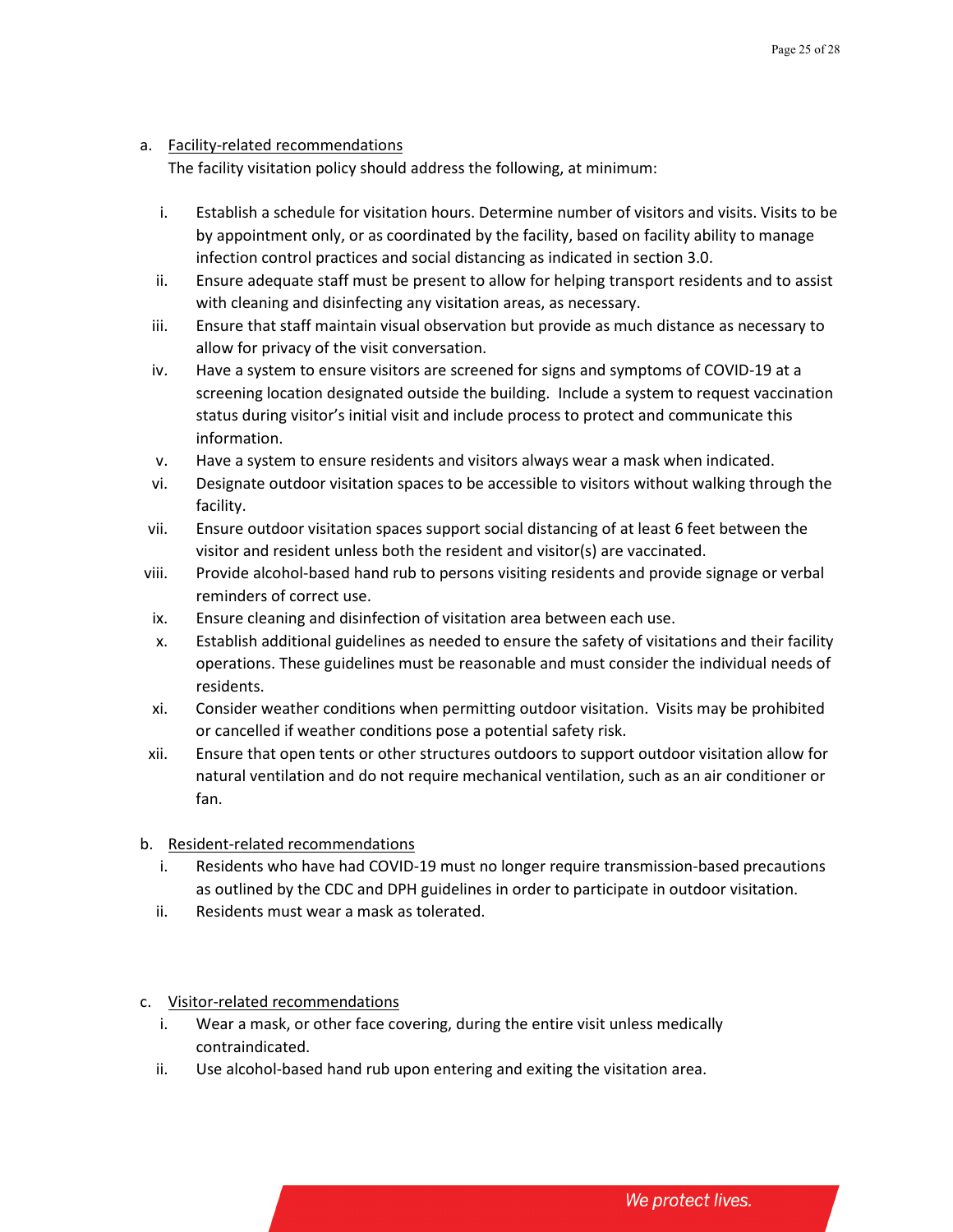- iii. Participate in active screening for signs and symptoms of COVID-19, attest to COVID-19 status, if known, and provide vaccination status during initial visit.
- iv. Walk around rather than through the facility to get to the outdoor visitation area.
- v. Sign in and provide contact information.
- vi. Control visitors under age 12 years who accompany them and ensure they comply with social distancing requirements.
- vii. Control pets who accompany them
- viii. Maintain 6 feet social distance if resident or visitor are not vaccinated.
- ix. Stay in designated visitation locations.

# **Section 6.0 Considerations for Assisted Living Communities**

- 1. In contrast to nursing homes, assisted living communities may have small units or apartments that residents may occupy by themselves. Residents may function more independently and may need some assistance with activities of daily living, like dressing and bathing. Family members and friends may come to visit residents and to also take them on visits outside the facility. Most of the guidelines provided in this document apply to assisted living communities, and the following modifications are provided.
- 2. The visitation guidelines listed above apply to assisted living community residents.
- 3. Because residents may be in single rooms, cohorting of roommates may not apply. Residents that are symptomatic or confirmed with COVID-19 can be isolated in their rooms. Place contact precaution and CDC COVID-19 PPE signs [\(https://www.cdc.gov/coronavirus/2019](https://www.cdc.gov/coronavirus/2019-ncov/downloads/COVID-19_PPE_illustrations-p.pdf) [ncov/downloads/COVID-19\\_PPE\\_illustrations-p.pdf\)](https://www.cdc.gov/coronavirus/2019-ncov/downloads/COVID-19_PPE_illustrations-p.pdf) on the resident's door and provide PPE for staff use before entering the resident's room.
- 4. Moving confirmed positive COVID-19 residents in an assisted living community takes planning and consideration. Assisted living residents have a full apartment of furniture and personal affects. We do not recommend moving residents, except as a last resort. Staff moving items for either positive or suspect COVID-19 residents must wear full PPE for a COVID-19 resident while in the resident's room.
- 5. The facility must ensure that a suspect or confirmed COVID-19 resident has appropriate access to medical care.
- 6. The facility must ensure that residents in the assisted living community have COVID-19 screenings as outlined in this document.
- 7. Before progressing beyond Phase I, ensure facility is not under a contingency staffing plan and any agency staff are trained in infection control protocols and monitored.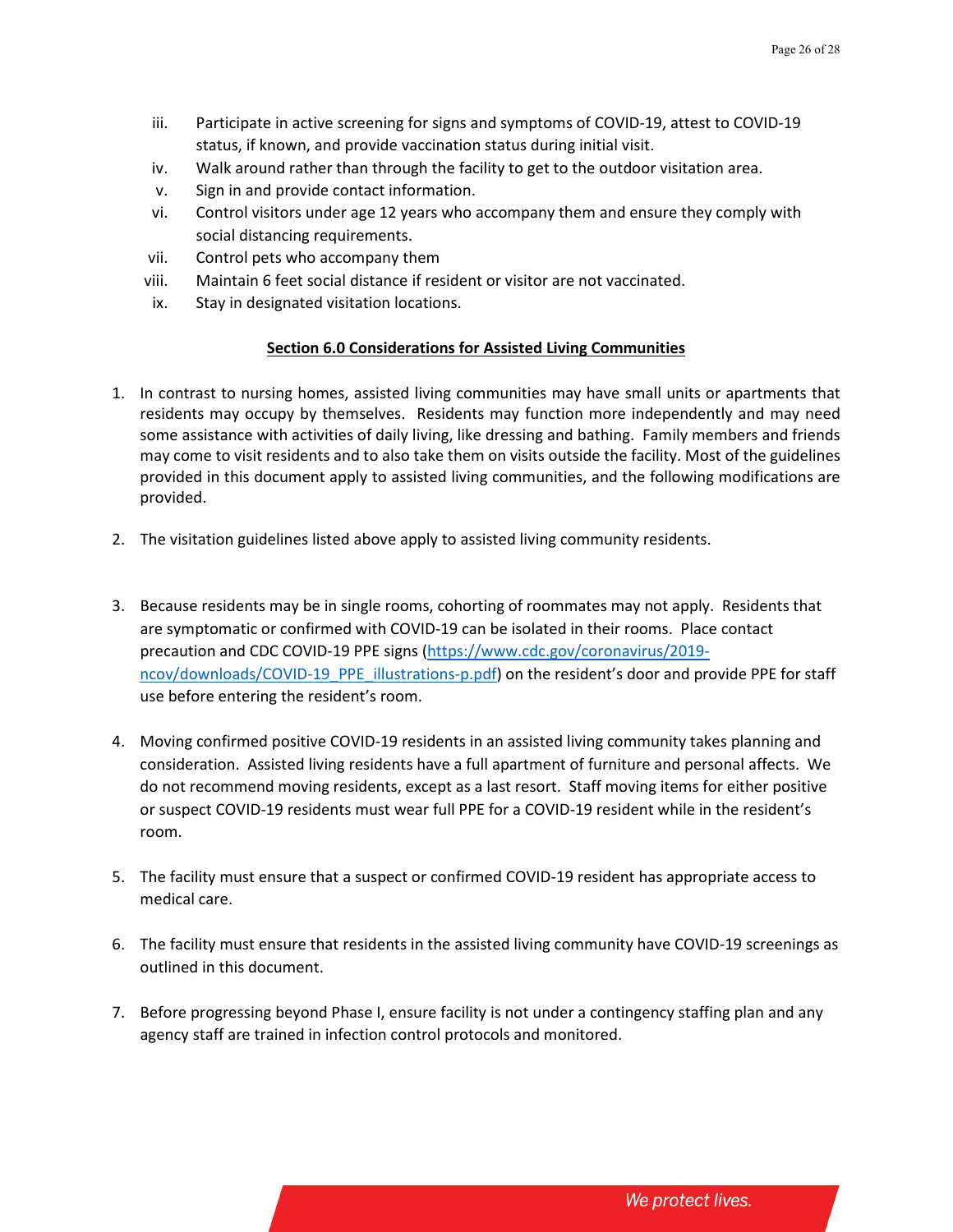- 8. Any cluster of illness should be reported immediately to you[r district health department](https://dph.georgia.gov/document/document/directory-district-epidemiologists/download) and COVID-19 is included on the DPH Notifiable Disease List [\(https://dph.georgia.gov/epidemiology/disease](https://dph.georgia.gov/epidemiology/disease-reporting)[reporting\)](https://dph.georgia.gov/epidemiology/disease-reporting).
- 9. A resident with COVID-19 might be able to remain in the facility if the resident:
	- a. Is able to perform their own activities of daily living or a consultant personnel (e.g., home health agency) can provide the level of care needed with access to all recommended PPE and training on proper selection and use;
	- b. Can isolate in their room for the duration of their illness;
	- c. Can have meals delivered;
	- d. Can be regularly checked on by staff (e.g., checking in by phone during each shift (if resident has a phone) or visits by home health agency and assisted living community staff who wear all recommended PPE); and
	- e. Is able to request assistance if needed.
- 10. All long-term care facilities should report their baseline and ongoing testing numbers for residents and staff to thei[r district health department](https://dph.georgia.gov/document/document/directory-district-epidemiologists/download) and to the State COVID Long-Term Care Facility Database at [\(http://168.62.42.231/dchcovid19/Reports.aspx](http://168.62.42.231/dchcovid19/Reports.aspx) [Open with Explorer]; Password: \$RFV3edc@WSX1qaz). Assisted living communities also have the option to report data to the National Healthcare Safety Network (NHSN) Long-term Care Facility (LTCF) COVID-19 module [\(https://www.cdc.gov/nhsn/ltc/covid19/index.html\)](https://www.cdc.gov/nhsn/ltc/covid19/index.html) weekly.
- 11. Additional recommendations for assisted living can be found here: [https://www.cdc.gov/coronavirus/2019-ncov/hcp/assisted-living.html.](https://www.cdc.gov/coronavirus/2019-ncov/hcp/assisted-living.html)

# **Section 7.0 Considerations for Memory Care Units**

- 1. Memory care units are dedicated wings or units that provide specialized care for individuals with cognitive impairment, such as Alzheimer's disease or other dementia. In Georgia, these units are found in nursing homes, assisted living communities, and personal care homes. Implementing infection prevention strategies in memory care units is especially challenging, as residents can be mobile and may not be able to follow recommended infection prevention practices, such as social distancing, washing their hands, avoiding touching their face, and wearing a surgical mask or wellfitted cloth mask for source control.
- 2. In addition to the guidance provided in this document, the following is provided:
	- a. Memory care residents and staff should be prioritized for vaccination, given that interaction with residents cannot be limited.
	- b. Dedicate personnel to work only on memory care units when possible and try to keep staffing consistent. Limit personnel on the unit to only those essential for care.
	- c. For unvaccinated residents, provide structured activities, which may need to occur in the resident's room or be scheduled at staggered times throughout the day to maintain social distancing.